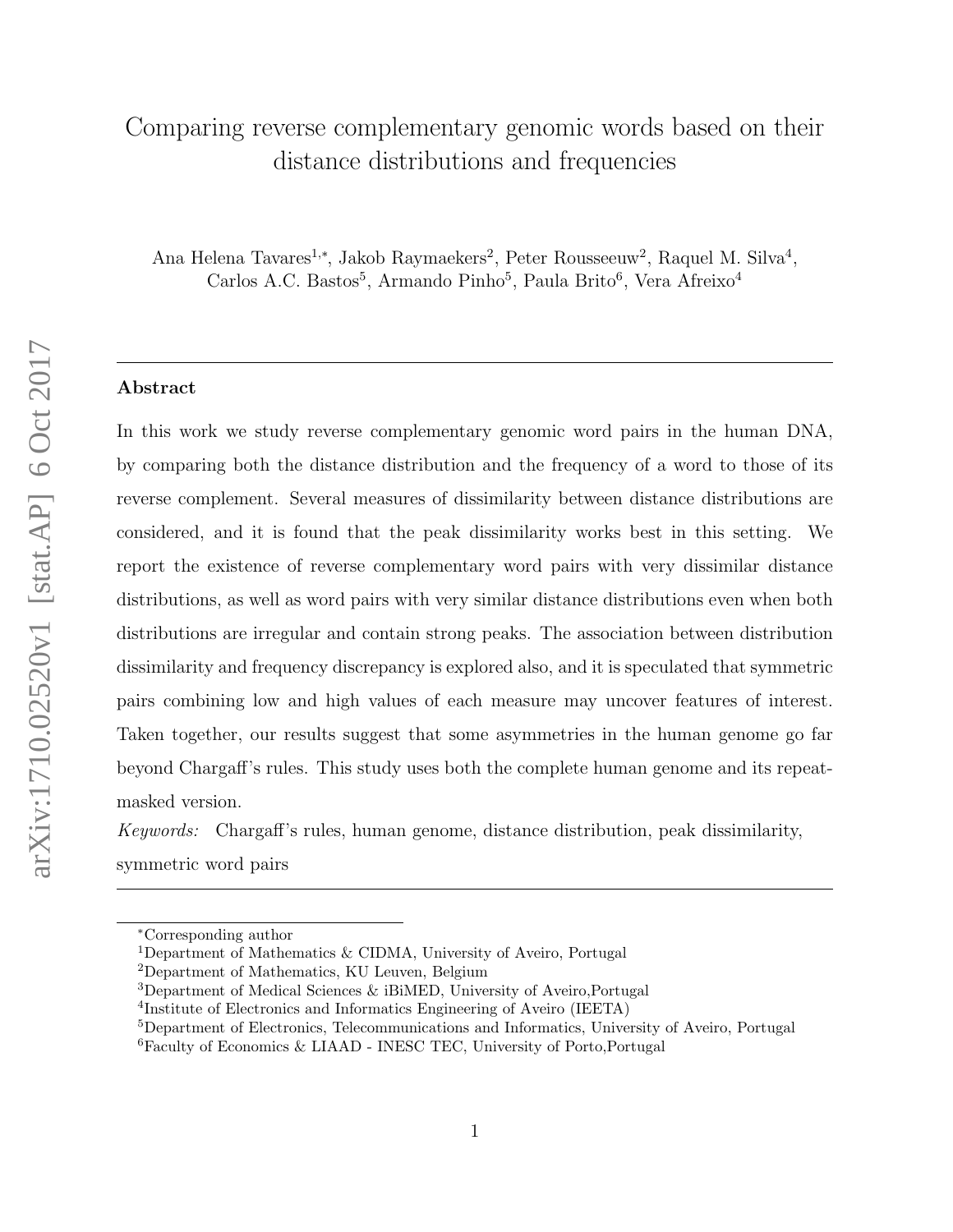#### 1. Introduction

The analysis of DNA sequences is an extremely broad research domain which has seen several new approaches over the last years. One of these newer approaches is the study of distance distributions of genomic words. A genomic word, also called an oligonucleotide, is a sequence of nucleotides which are represented by the letters  $\{A, C, G, T\}$ . In DNA segments, the inter-word distance is defined as the number of nucleotides between the first symbol of consecutive occurrences of that word  $[2, 16]$  $[2, 16]$  $[2, 16]$ . For instance, in the DNA segment  $ACGTCGATCCGTGCGCG$  the inter-CG distances are  $(3,5,4,2)$ . For each word, all of its inter-word distances in the genome sequence can be counted and aggregated into a distance distribution, which contains the frequency of each distance. These distributions provide a characterization of genomic words which can be studied using statistical techniques for probability density functions.

In this paper we are particularly interested in the study of *symmetric word pairs*. A symmetric word pair is formed by a word w and its reverse complement  $\bar{w}$ , which is the word obtained by reversing the order of the letters and interchanging the complementary nucleotides  $A \leftrightarrow T$  and  $C \leftrightarrow G$ . For instance, the reverse complement of  $w = AAGT$ is  $\bar{w} = ACTT$ , and together they form the symmetric pair  $\{w, \bar{w}\}\$ . The interest in these pairs stems from Chargaff's second parity rule which implies that within a strand of DNA the number of complementary nucleotides is similar [\[9\]](#page-20-0). One potential explanation postulates that this phenomenon would be an original feature of the primordial genome, the most primitive nucleic acid genome, and the preservation of strand symmetry would rely on evolutionary mechanisms [\[18\]](#page-21-1). Symmetric word pairs can occur in a genome through recombination events such as duplications, inversions and inverted transpositions [\[7,](#page-20-1) [6\]](#page-20-2). These segments have been associated with specific biological functions, namely, replication and transcription, and major evolutionary events including recombination and translocations. Also, the potential to form secondary DNA structures can cause the genome instability observed in some diseases [\[11\]](#page-20-3).

Chargaff's second parity rule has led to the natural question whether this also holds for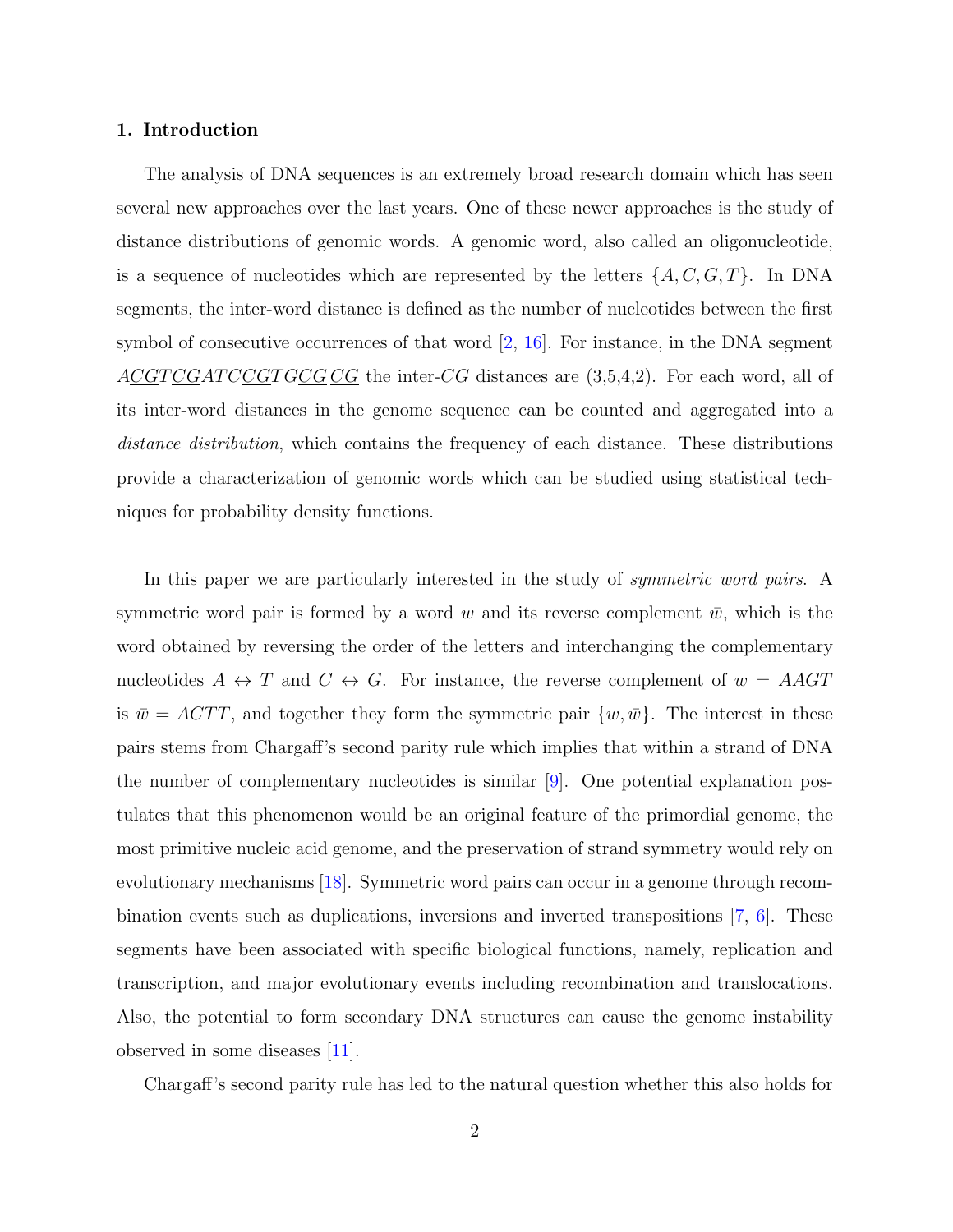symmetric word pairs. This question has been answered to a certain extent in the existing literature [\[1,](#page-19-1) [3,](#page-20-4) [5,](#page-20-5) [7\]](#page-20-1), as it has been observed that even for long DNA words in several organisms, including the human genome, the frequency of a word is typically (but not always) similar to that of its reverse complement. However, two words with the same frequency in a sequence may exhibit very distinct distance distributions along that sequence. This leads to the natural follow-up question: do symmetric word pairs have similar distance distributions?

Tavares et al. [\[16\]](#page-21-0) addressed this question for words of length  $k \leq 5$  in the human genome. Adopting a whole-genome analysis approach, the discrepancy between distance distributions was evaluated using an effect size measure. The authors concluded that the dissimilarity between the distributions of symmetric word pairs of this length was negligible. The authors also reported that for each word  $w$ , the distance distribution nearest to the distance distribution of w is most often that of  $\bar{w}$ , the reverse complement of w.

As an example, Figure [1](#page-2-0) shows the distance distribution of the word  $w = GGGAGGC$ in the human genome. Its peaks correspond to three distances that occur much more often than others. In this example the distance distribution of the reverse complement  $\overline{w} = \text{GCTCCC}$  is extremely similar.



<span id="page-2-0"></span>Figure 1: Distance distribution of the genomic word  $w = GGGAGGC$  and of its reverse complement  $\bar{w} =$  GCCTCCC in the human genome (adapted from [\[16\]](#page-21-0)).

In order to study differences between distance distributions, a new dissimilarity measure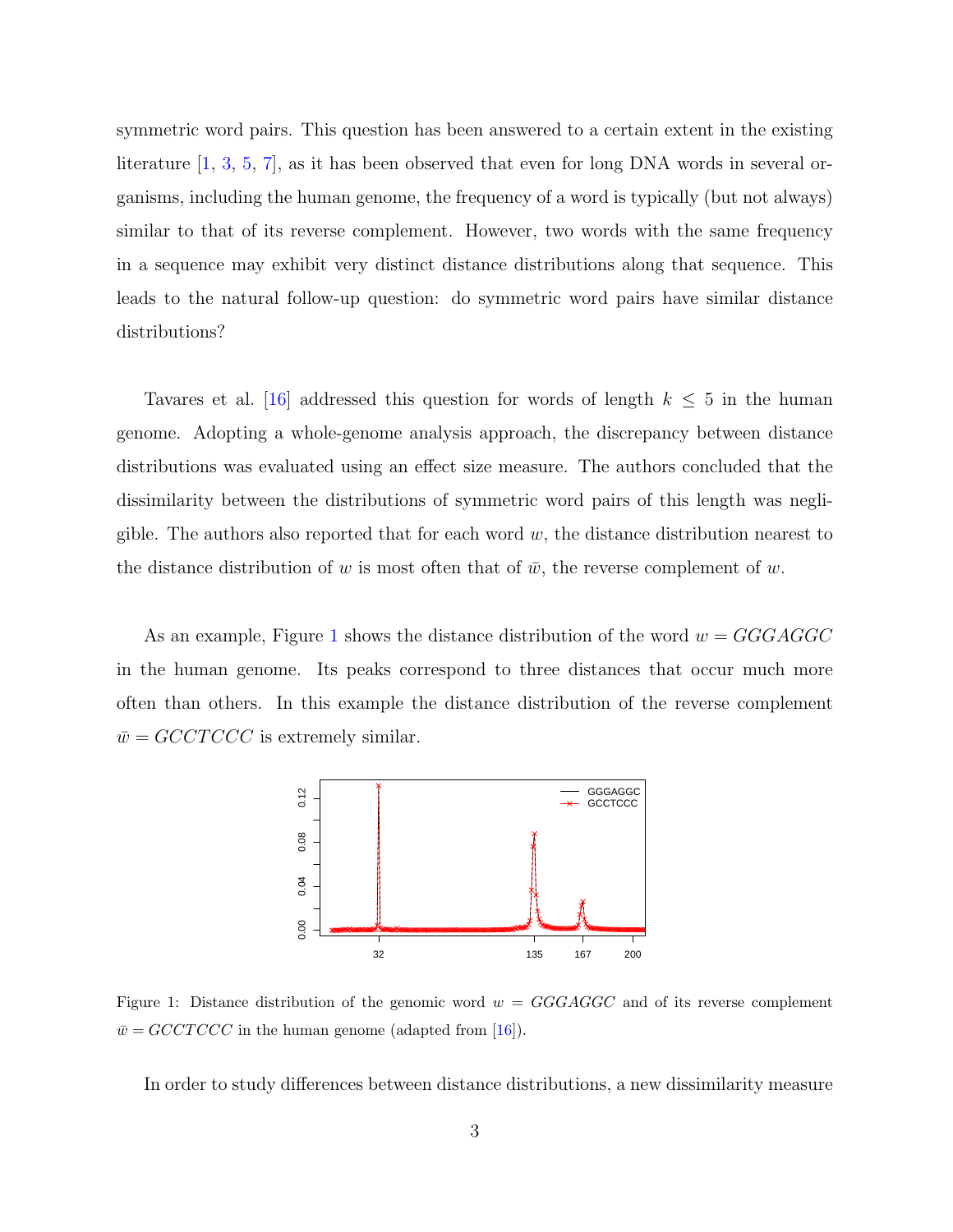was proposed by Tavares et al. [\[17\]](#page-21-2). Based on the gaps between the locations of their peaks and the difference between the sizes of these peaks, the *peak dissimilarity* becomes high when the distributions have very different peaks, or when one distribution has strong peaks and the other does not. In this article we extend their work in two ways. First, we compare the peak dissimilarity with two earlier dissimilarity measures and argue for its superiority in the analysis of distance distributions between symmetric word pairs. Secondly, we combine the peak dissimilarity with information about the frequencies of the word and its reverse complement to improve the identification of atypical genomic word pairs. We also draw a comparison between the observed distribution and the expected distribution under randomness. Using these techniques we detect several atypical word pairs, which we annotate by identifying the chromosomes and genes where their differences are most pronounced.

The paper is organized as follows. In Section 2 we describe measures of the discrepancy between frequencies and distance distributions, including the peak dissimilarity. Section 3 compares the behavior of these dissimilarity measures in our particular research problem. Section 4 identifies and investigates the symmetric word pairs that are most and least dissimilar, using both their frequencies and their distance distributions. It also explores how well the results hold up in a masked sequence. Section 5 concludes.

# 2. Measures of dissimilarity

#### 2.1. Discrepancy between word frequencies

To measure the discrepancy between the total absolute frequencies of reverse complementary words w and  $\bar{w}$ , we count all occurrences of each word along the DNA sequence. The number of times w occurs is denoted as  $n^w$ , and that of  $\bar{w}$  is  $n^{\bar{w}}$ . Under the null hypothesis that the true underlying probabilities of w and  $\bar{w}$  are equal, the expected frequency of w is  $e = (n^w + n^{\bar{w}})/2$ . The Pearson residual [\[4\]](#page-20-6) of w is then given by  $(n^w - e)/\sqrt{\pi}$  $\overline{e}$ . The absolute Pearson residual (APR) of w is thus

APR(w) = 
$$
\frac{|n^w - e|}{\sqrt{e}} = \frac{|n^w - n^{\bar{w}}|}{\sqrt{2(n^w + n^{\bar{w}})}}
$$
 (1)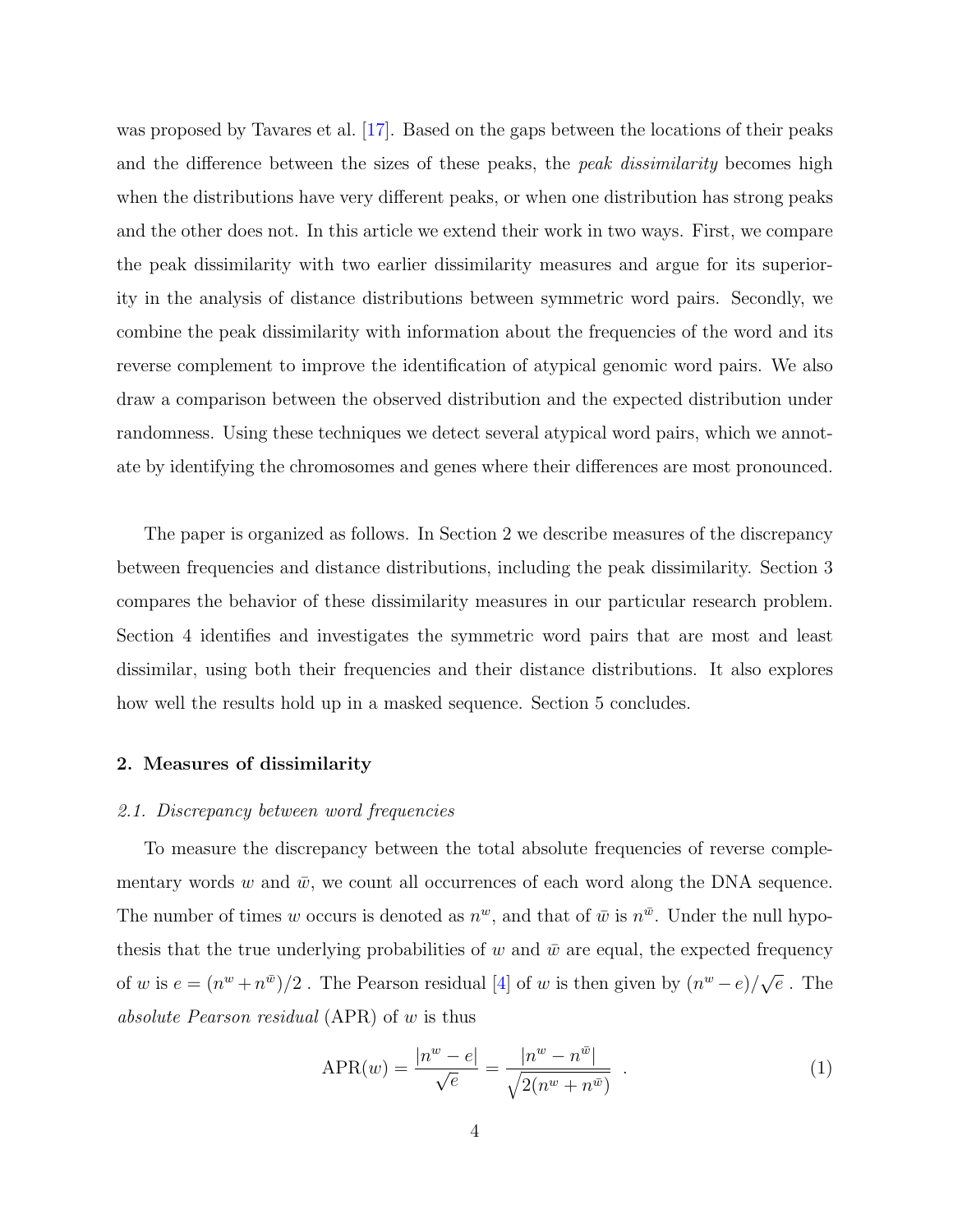Note that  $APR(w) = APR(\bar{w})$  and that  $2APR^2(w)$  equals the usual chi-squared statistic for testing the equality of the underlying probabilities.

# 2.2. Dissimilarity measures for distance distributions

Assuming that the DNA sequence is read through a sliding window of word length  $k$ , the inter-word distance sequence is defined as the differences between the positions of the first symbol of consecutive occurrences of that word. For instance, the inter-CG distances sequence in the DNA segment  $CGTACGCGACG$  is  $(4,2,3)$ . The distance distribution of w, denoted by  $f^w$ , gives the relative frequency of each distance, i.e. the number of times a certain distance occurs divided by the total number of occurrences of the word  $w$ .

The word structure influences the distance distribution, as some distances from 1 to k may be absent. As an example, note that the inter- $AAA$  distance can be equal to one, but cannot be two or three. So, for words of length  $k$  we will only consider distances greater than k.

We now wish to compare the distance distribution of each word  $w$  with the distance distribution of  $\bar{w}$ . For this we describe three dissimilarity measures, two of which have been used for a long time and one is new.

## 2.2.1. Euclidean distance

The Euclidean distance is a standard tool which is also used between distributions. In our situation, the discrete probability distributions  $f^w$  and  $f^{\bar{w}}$  have the same domain. The word 'discrete' refers to the domain, as the distances are always integers. The probabilities (i.e. frequencies) of a distance i are denoted as  $p_i = f^w(i)$  and  $q_i = f^{\bar{w}}(i)$ . Then the Euclidean distance  $D_E(f^w, f^{\bar{w}})$  is obtained by summing the squares of the frequency differences:

$$
D_E(f^w, f^{\bar{w}}) = \sqrt{\sum_i (p_i - q_i)^2}
$$
 (2)

## 2.2.2. Jeffreys divergence

The Kullback-Leibler divergence [\[13\]](#page-20-7) between  $f^w$  and  $f^{\bar{w}}$  is given by

$$
D_{KL}(f^w, f^{\bar{w}}) = \sum_i p_i \log(p_i/q_i)
$$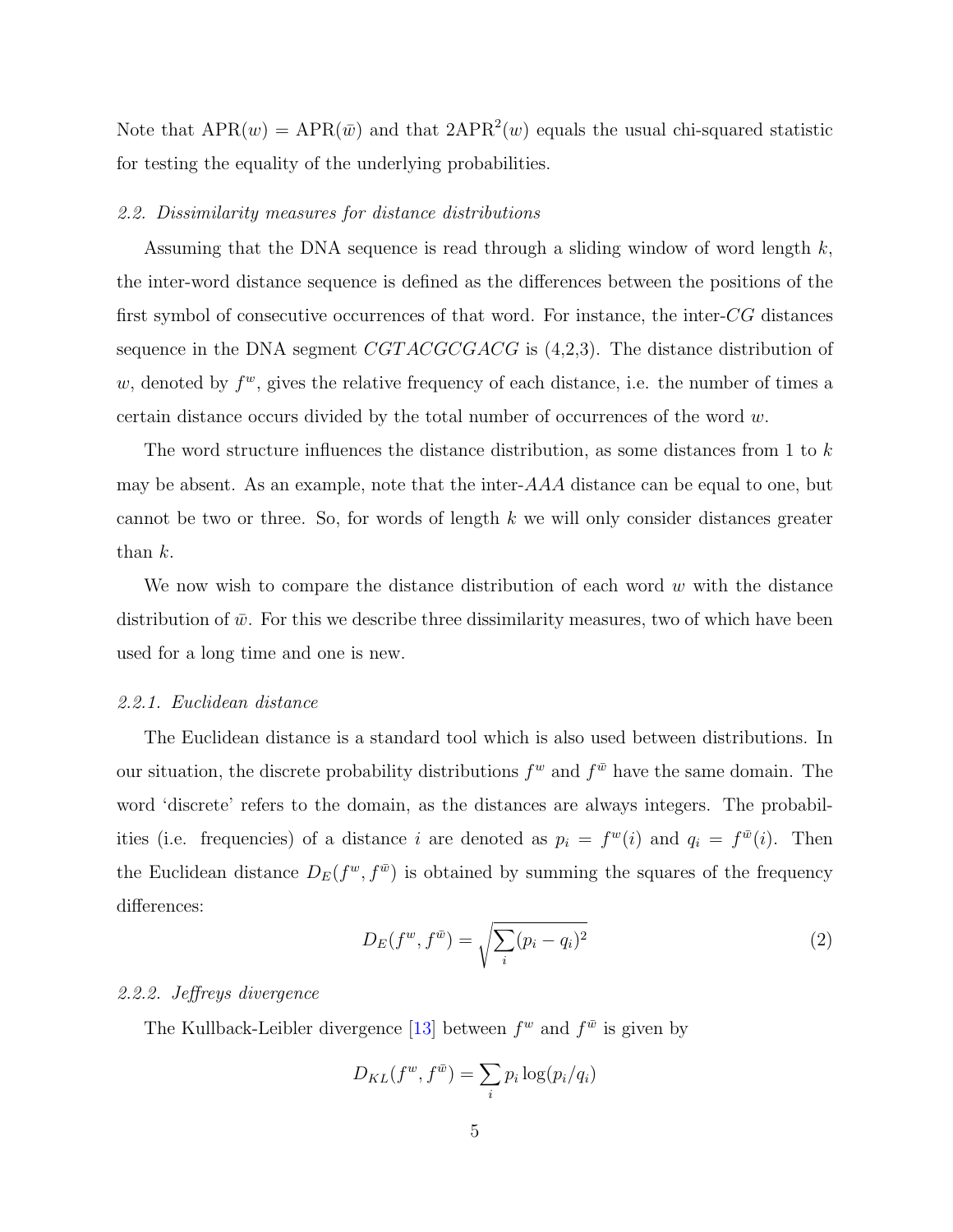where the  $0 \log 0 = 0$  convention is adopted. The Kullback-Leibler divergence stems from information theory. It is always nonnegative and becomes zero when the distributions are equal, and it is widely used as a divergence measure between distributions. But it is not symmetric, as  $D_{KL}(f^w, f^{\bar{w}})$  need not equal  $D_{KL}(f^{\bar{w}}, f^w)$ . Therefore we will use a symmetrized version called the Jeffreys divergence [\[12\]](#page-20-8):

$$
D_J(f^w, f^{\bar{w}}) = D_{KL}(f^w, f^{\bar{w}}) + D_{KL}(f^{\bar{w}}, f^w) \quad . \tag{3}
$$

Note that  $D_j$  is not well defined if some  $p_i$  or  $q_i$  are zero. In practice this can be avoided by replacing the zero values by a small positive value. The Jeffreys divergence  $D_J$  is a semimetric, meaning that it is symmetric, nonnegative, and reduces to zero when the two distributions are identical.

# 2.2.3. Peak dissimilarity

The distance distributions  $f^w$  and  $f^{\bar{w}}$  may present several peaks, i.e., distances with frequencies much higher than the global tendency of the distribution, as we saw in Fig. [1.](#page-2-0) To describe the recently proposed peak dissimilarity [\[17\]](#page-21-2) we go through three steps.

1. Identifying peaks. To determine peaks we slide a window of fixed width h along the domain of the distribution. In each such interval of width  $h$  we average the absolute values of the differences between successive frequencies, and call the result the size of the peak on that interval. The peak's location is defined as the midpoint of the interval. The strongest peak is then determined by the interval with the highest size. For the second strongest peak we only consider intervals that do not overlap with the first one, and so on.

The bandwidth  $h$  is a tuning parameter which controls the number of consecutive frequencies that are aggregated in a region. There is no best bandwidth, and different bandwidths can reveal different features of the data. To illustrate the effect of  $h$  on peak identification, consider the distance distribution of the word  $w = GGGAGGC$  in Figure [1](#page-2-0) which has a local maximum at distance 135. When  $h \leq 3$  the region around distance 135 gives rise to two intervals with high peak size. However, when  $h \geq 4$  these high frequencies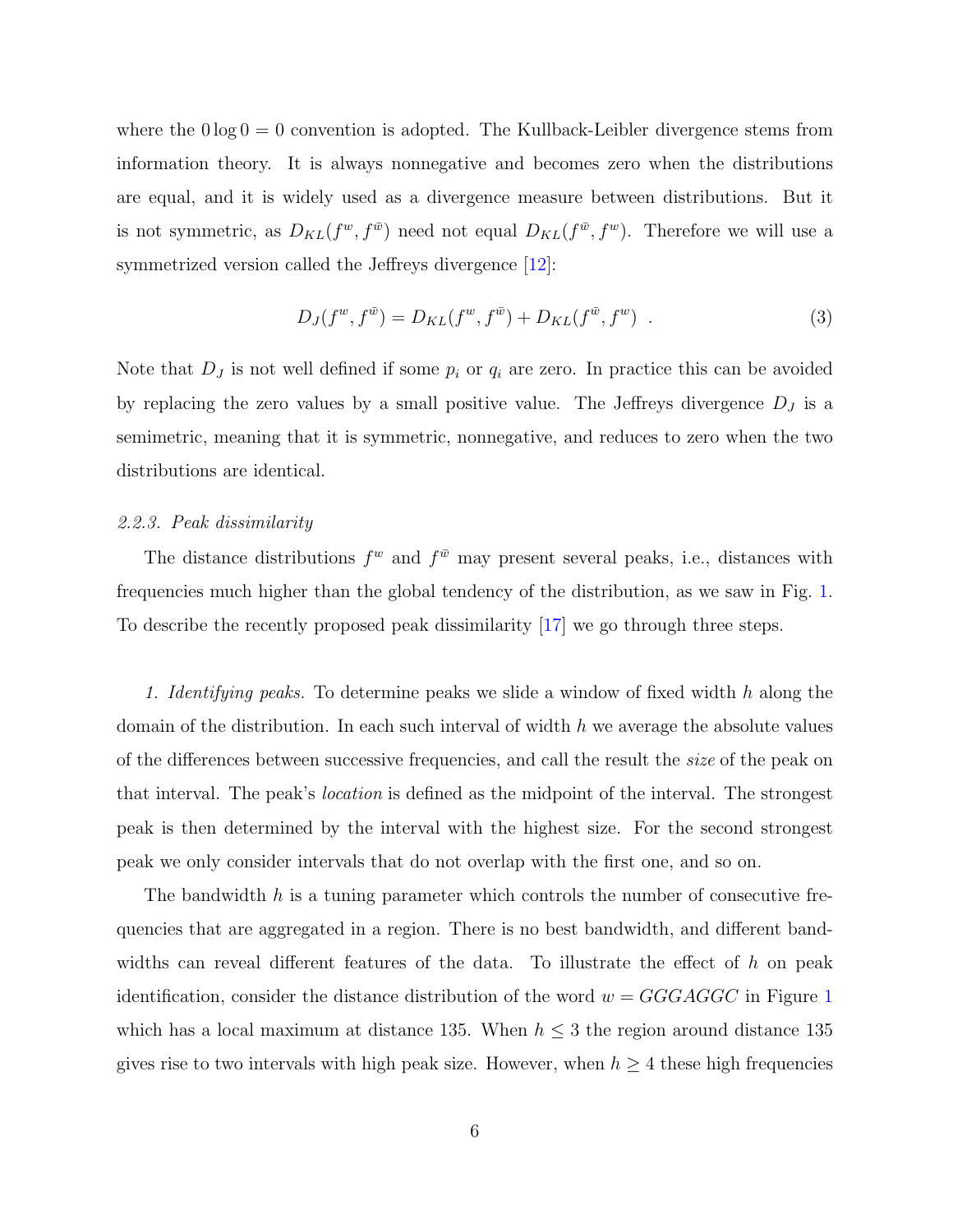are combined into a single peak.

2. Dissimilarity between two peaks. To measure the dissimilarity between two peaks we take into account the difference between their sizes and between their locations. Consider the distance distributions  $f^w$  and  $f^{\bar{w}}$  which are defined on the same domain with length R. Let  $t_i^w$  be a peak of  $f^w$  with location  $l_i$  and size  $v_i$  and let  $t_j^{\bar{w}}$  be a peak of  $f^{\bar{w}}$  with location  $\bar{l}_j$  and size  $\bar{v}_j$ . To measure the dissimilarity between these peaks we propose to use

$$
d(t_i^w, t_j^{\bar{w}}) = \left(\frac{|l_i - \bar{l}_j|}{R} + 1\right) \left(\frac{|v_i - \bar{v}_j|}{\min\{v, \bar{v}\}} + 1\right) - 1\tag{4}
$$

where v and  $\bar{v}$  are the highest peak sizes observed in each distribution. If the peaks have the same location the dissimilarity is reduced to a relative size difference  $|v_i - \bar{v}_j| / \min\{v, \bar{v}\},$ and if they have the same size it is reduced to a relative location difference  $|l_i - \bar{l}_j|/R$ . The denominator min $\{v, \bar{v}\}\$  yields a high dissimilarity when one distribution has strong peaks and the other doesn't.

3. Peak dissimilarity between two distributions. To measure the dissimilarity between two distributions we compare their n strongest peaks, for fixed  $n$ . We propose

<span id="page-6-0"></span>
$$
D_P(f^w, f^{\bar{w}}) = \min_{\pi \in \mathcal{P}_n} \left\{ \sum_{i=1}^n d(t_i^w, t_{\pi(i)}^{\bar{w}}) \right\} \tag{5}
$$

where  $\pi$  is a permutation of the indices  $i = 1, \ldots, n$  meaning that  $\pi(i)$  is the image of i. The minimum is taken over the set  $\mathcal{P}_n$  of all permutations  $\pi$  of n elements. In Fig. [1](#page-2-0) the minimum in [\(5\)](#page-6-0) is attained for the simple permutation  $\pi(1) = 1, \pi(2) = 2, \pi(3) = 3$ yielding a tiny dissimilarity. In general the proposed measure  $(5)$  depends on n, the number of peaks considered, and on the bandwidth h used in the peak search. Like  $D<sub>J</sub>$  also  $D<sub>P</sub>$  is a semimetric, which is why we call it a 'dissimilarity' rather than a 'distance'.

# 2.3. Data and data preprocessing

In this study we used the complete genome assembly, build GRCh38.p2, downloaded from the website of the National Center for Biotechnology Information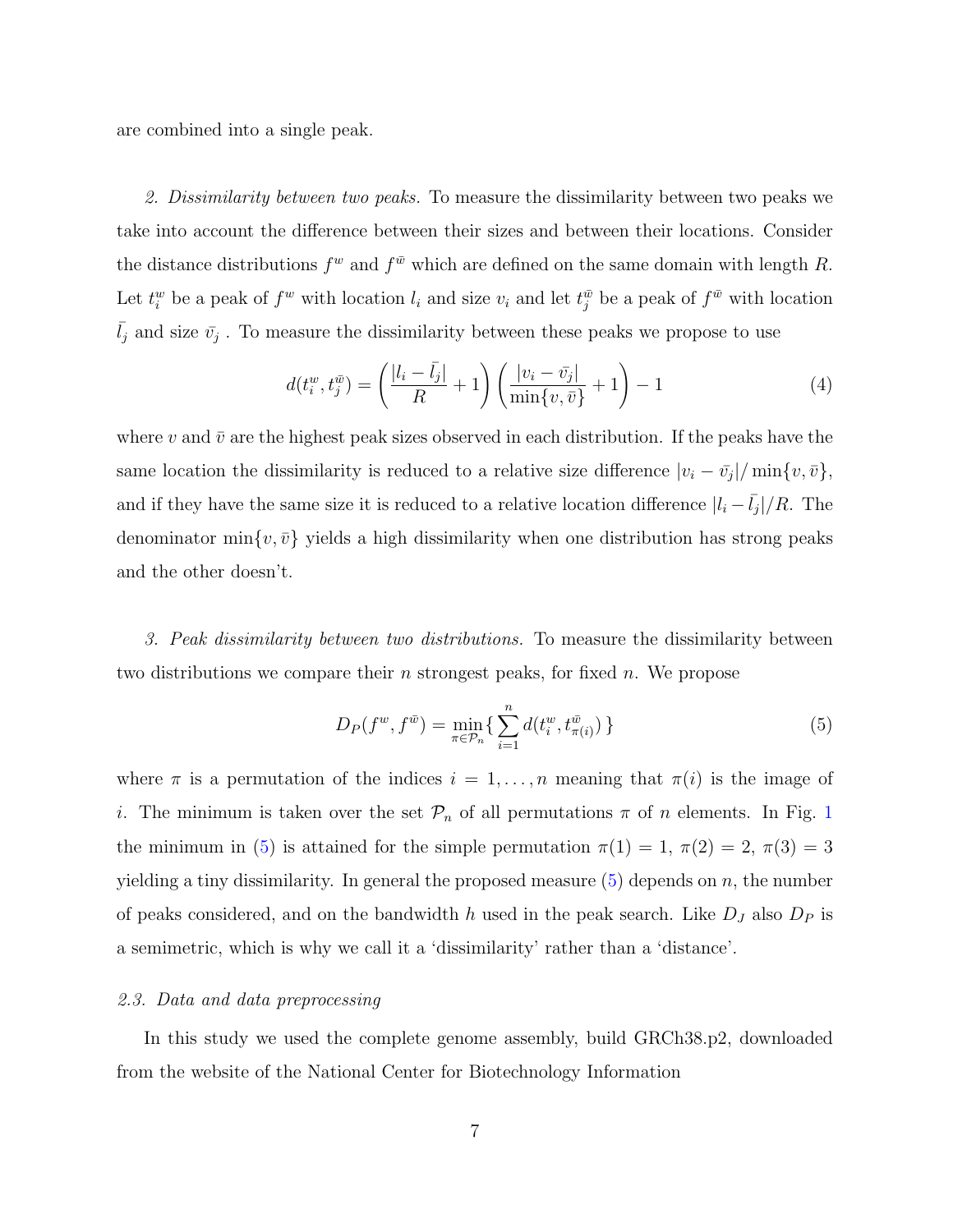(http://www.ncbi.nlm.nih.gov/genome). We also used pre-masked data available from the UCSG Genome Browser (http://genome.ucsc.edu), in which the repeats determined by Repeat Masker [\[15\]](#page-21-3) and Tandem Repeats Finder [\[8\]](#page-20-9) were replaced by N's.

The chromosomes were processed as separate sequences and non-ACGT symbols were used as sequence separators. The counts of word distances were generated using the C language, taking overlap between successive words into account and setting the maximal distance to 1000. The R language was used to compute the distance distributions, the dissimilarity measures and to perform the statistical analysis.

# 3. Comparison of dissimilarity measures

In this section we will compare the dissimilarity measures of Section 2 on the data under study, consisting of all words of lengths 5, 6, and 7 in the human genome. In particular, the peak dissimilarity is computed with bandwidth  $h = 5$  which revealed the essential peak structure of the data, by capturing both "isolated" and "grouped" high frequencies. The results are not overly sensitive to this choice, and in fact very similar results were obtained for  $h = 4, 5, 6$ . Also, we used the  $n = 3$  strongest peaks (for  $n = 4, \ldots, 7$  we obtained similar results in much higher computation time).

#### 3.1. Correlation analysis

For every symmetric word pair  $\{w,\bar{w}\}\$ , each of the four dissimilarity measures provides a value. These are the frequency discrepancy  $APR$ , Euclidean distance  $D<sub>E</sub>$ , Jeffreys divergence  $D_J$ , and peak dissimilarity  $D_P$ . To evaluate the agreement between these four measures we compute Spearman's rank correlation coefficient  $r<sub>S</sub>$  between each pair. For instance, to compare  $APR$  and  $D<sub>E</sub>$  we rank the values of each of them, and then compute the product-moment correlation between these two vectors of ranks. Comparing each pair of measures yields the Spearman correlation matrices in Table [1,](#page-8-0) one for each word length  $k = 5, 6, 7.$ 

Overall the correlations decrease with increasing word length, with  $D<sub>E</sub>$  and  $D<sub>J</sub>$  remaining the most correlated ( $r_S > 0.90$ ). The rather high correlation between  $D_E$  and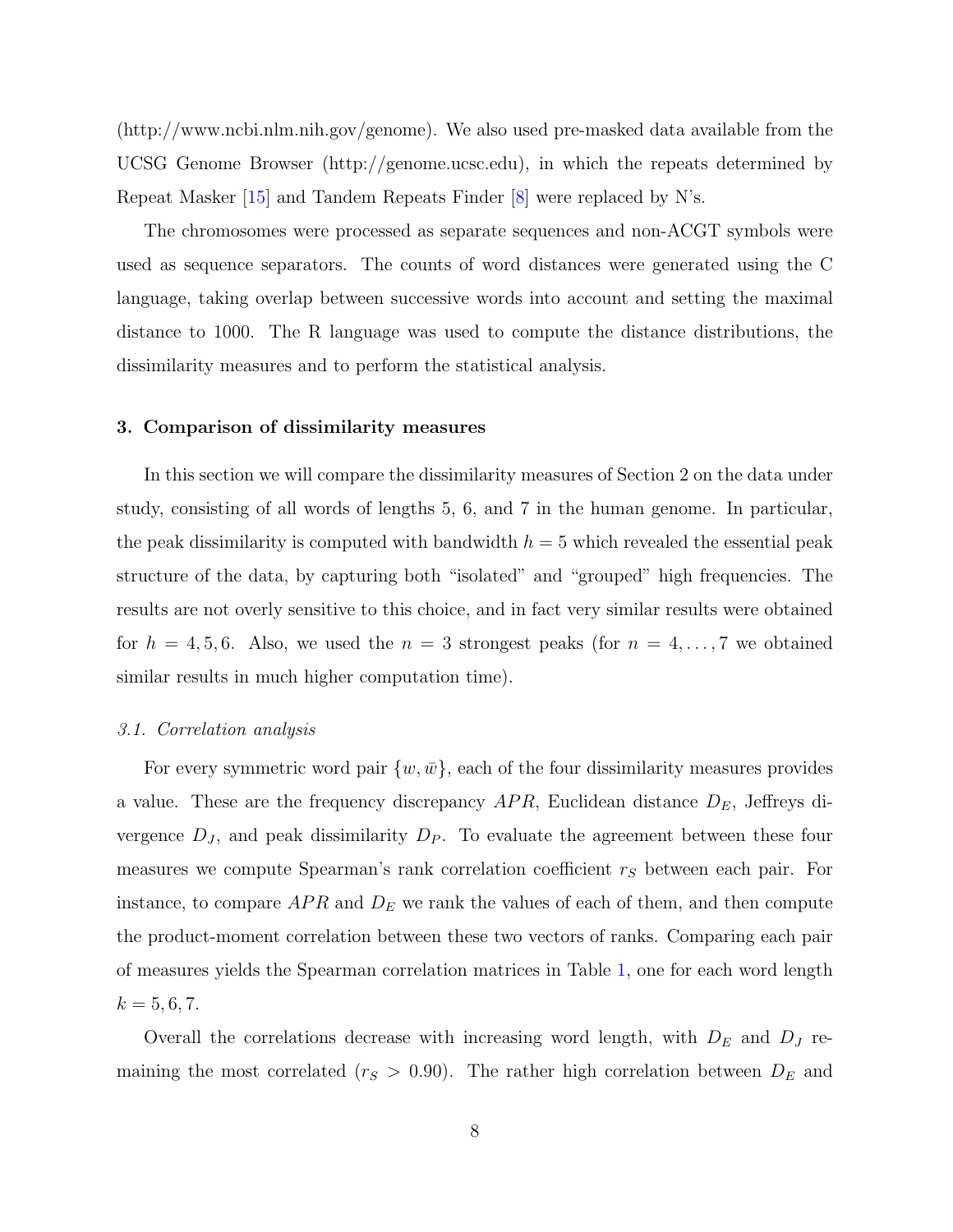<span id="page-8-0"></span>

| $k=5$   |              |                                     |  | $k=6$ |         |  |                                            | $k=7$ |  |         |         |                       |                             |  |
|---------|--------------|-------------------------------------|--|-------|---------|--|--------------------------------------------|-------|--|---------|---------|-----------------------|-----------------------------|--|
|         |              | $APR$ $D_E$ $D_J$ $D_P$             |  |       |         |  | $APR$ $D_E$ $D_J$ $D_P$                    |       |  |         |         |                       | $APR$ $D_E$ $D_J$ $D_P$     |  |
| $APR$ 1 |              |                                     |  |       | $APR$ 1 |  |                                            |       |  | $APR$ 1 |         |                       |                             |  |
| $D_E$   | $ 0.635 \t1$ |                                     |  |       | $D_E$   |  | $\begin{array}{ccc} 0.551 & 1 \end{array}$ |       |  | $D_E$   | 0.283 1 |                       |                             |  |
| $D_J$   |              | $\vert 0.573 \; 0.988 \; 1 \rangle$ |  |       |         |  | $D_J$   0.403 0.962 1                      |       |  |         |         | $D_J$   0.029 0.904 1 |                             |  |
| $D_P$   |              | $ 0.663 \t0.836 \t0.800 \t1$        |  |       |         |  | $D_P$   0.622 0.784 0.678 1                |       |  |         |         |                       | $D_P$   0.457 0.641 0.427 1 |  |

Table 1: Spearman rank correlation matrices for frequency discrepancy APR and distance distribution dissimilarities  $D_E$ ,  $D_J$ , and  $D_P$ , by word length.

D<sub>J</sub> may perhaps be explained by the formal analogy between  $D_E^2 = \sum_i (p_i - q_i)^2$  and  $D_J = \sum_i (p_i - q_i)(\log p_i - \log q_i)$ . By comparison  $D_P$  is less correlated with either of them, especially for  $k = 7$ . The correlation between APR and the measures  $D_E$ ,  $D_J$  and  $D_P$  lies in between. We may conclude that the various measures yield complementary information, with the possible exception of  $D<sub>E</sub>$  and  $D<sub>J</sub>$ . Therefore the adopted measure(s) should take into account the features that are considered important for the subject matter. In the next subsection we will argue which dissimilarity measures are the most useful in the context of the present research problem.

#### 3.2. Comparing top-ranked sets

For each distance distribution dissimilarity measure  $(D_E, D_J$  and  $D_P$ ) we now rank the dissimilarity values from smallest to largest. The highest ranks correspond to the most dissimilar word pairs for that particular dissimilarity measure. For instance, the top  $10\%$  ranked set for  $D<sub>E</sub>$  consists of the word pairs whose Euclidean distance exceeds the 90th percentile of  $D_E$ . As discussed earlier, the ranks of  $D_E$  and  $D_J$  are more correlated than those of  $D_P$  and  $D_J$  (see Table [1\)](#page-8-0). One way to assess whether the most dissimilar distributions are the same in each top-ranked set (regardless of their position within that set) is to count the number of common word pairs in those sets. In particular, Table [2](#page-9-0) records the fraction of common elements in the top 1% ranked sets for  $D<sub>E</sub>$  and  $D<sub>J</sub>$  (under the heading  $R_{E,J}$ , etc. The top 1% ranked sets for  $D_E$  and  $D_J$  indeed have the largest overlap, whereas those of  $D_J$  and  $D_P$  have the least in common, especially for  $k = 6$  and  $k = 7$ . The results for the top 10% ranked sets are similar.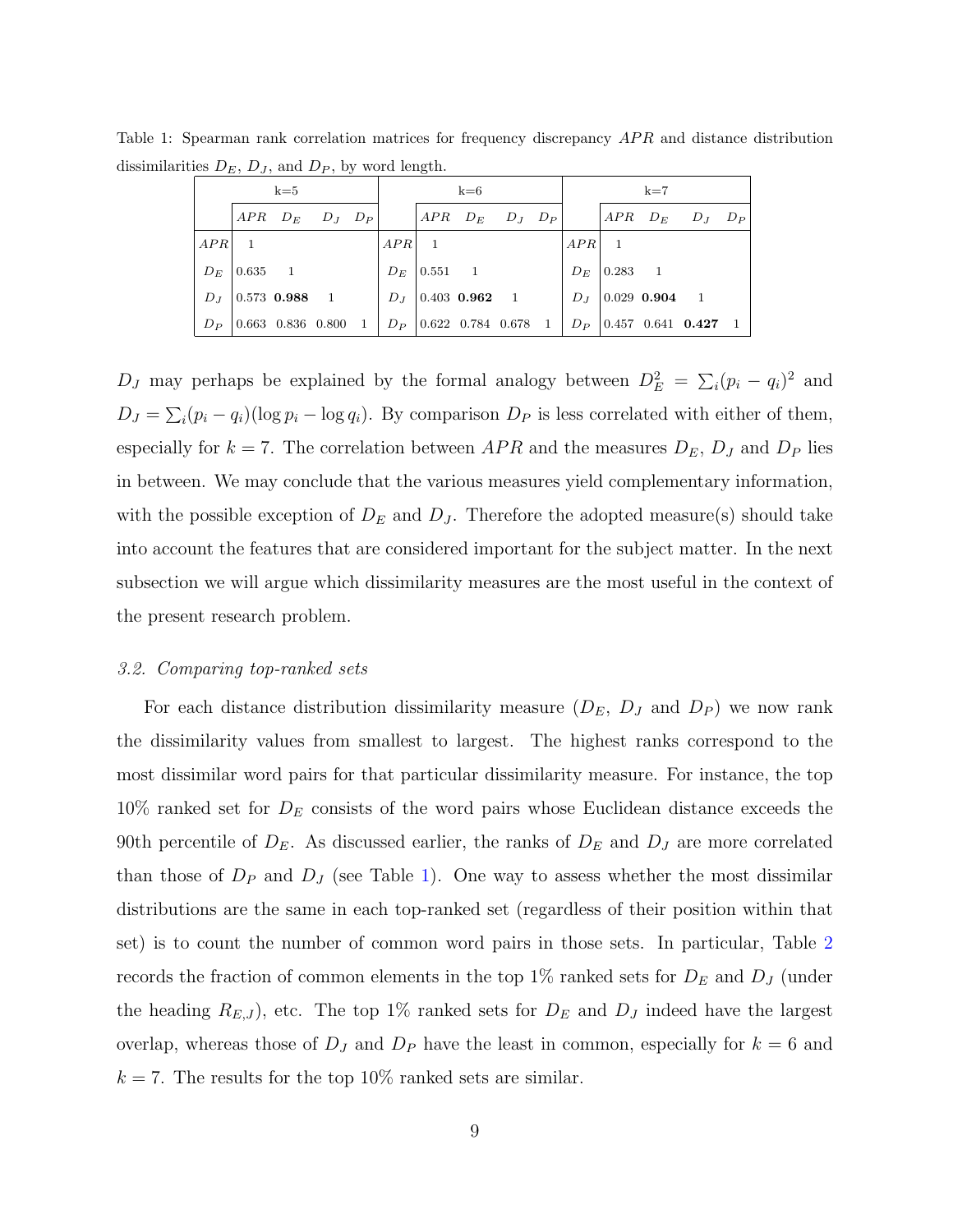<span id="page-9-0"></span>Table 2: Comparison between the rankings for  $D_E$ ,  $D_J$  and  $D_P$ : fraction of common elements in the top 1% and top 10% ranked sets.

|                | Overlap in top-ranked sets |           |  |            |                                                                                                          |  |  |  |  |  |  |
|----------------|----------------------------|-----------|--|------------|----------------------------------------------------------------------------------------------------------|--|--|--|--|--|--|
|                |                            | top $1\%$ |  | top $10\%$ |                                                                                                          |  |  |  |  |  |  |
| $\kappa$       |                            |           |  |            | $R_{E,J}$ $R_{E,P}$ $R_{J,P}$ $R_{E,J}$ $R_{E,P}$ $R_{J,P}$                                              |  |  |  |  |  |  |
| 5 <sup>5</sup> |                            |           |  |            | $\begin{array}{ c c c c c c c c c } \hline 0.98 & 0.49 & 0.49 & 0.89 & 0.66 & 0.63 \ \hline \end{array}$ |  |  |  |  |  |  |
| 6              |                            |           |  |            | $0.12 \quad 0.24 \quad 0.05 \begin{array}{ ccc } 0.63 \quad 0.61 \quad 0.38 \end{array}$                 |  |  |  |  |  |  |
|                |                            |           |  |            | 0.23 0.03 0.00 0.58 0.47 0.18                                                                            |  |  |  |  |  |  |

Looking at the top-ranked sets for  $k = 7$  in more detail shows specific differences. In Fig. [2\(](#page-9-1)a) we see that the 1% top-ranked word pairs for  $D_J$  and  $D_E$  consist of words with low word frequencies, whereas the  $1\%$  top-ranked word pairs for  $D<sub>P</sub>$  are composed of words with much higher frequencies. In Fig. [2\(](#page-9-1)b) we note that the top-ranked word pairs for  $D_P$ also have higher frequency discrepancy values (absolute Pearson residuals).



<span id="page-9-1"></span>Figure 2: Statistics of symmetric pairs  $\{w, \bar{w}\}$  in the 1% top-ranked set of each divergence measure, for  $k = 7$ : (a) average word pair frequency  $(n^w + n^{\overline{w}})/2$  and (b) frequency discrepancy APR. Complete genome.

A visual inspection of the distance distributions in word pairs with high-ranked  $D_J$ reveals that there are many sparse distributions among them. By sparse we mean that there are many zero frequencies  $f^w(i)$ , and we already saw that these words have a low total absolute frequency. Indeed, the dissimilarity measures  $D_J$  and  $D_E$  may be overstating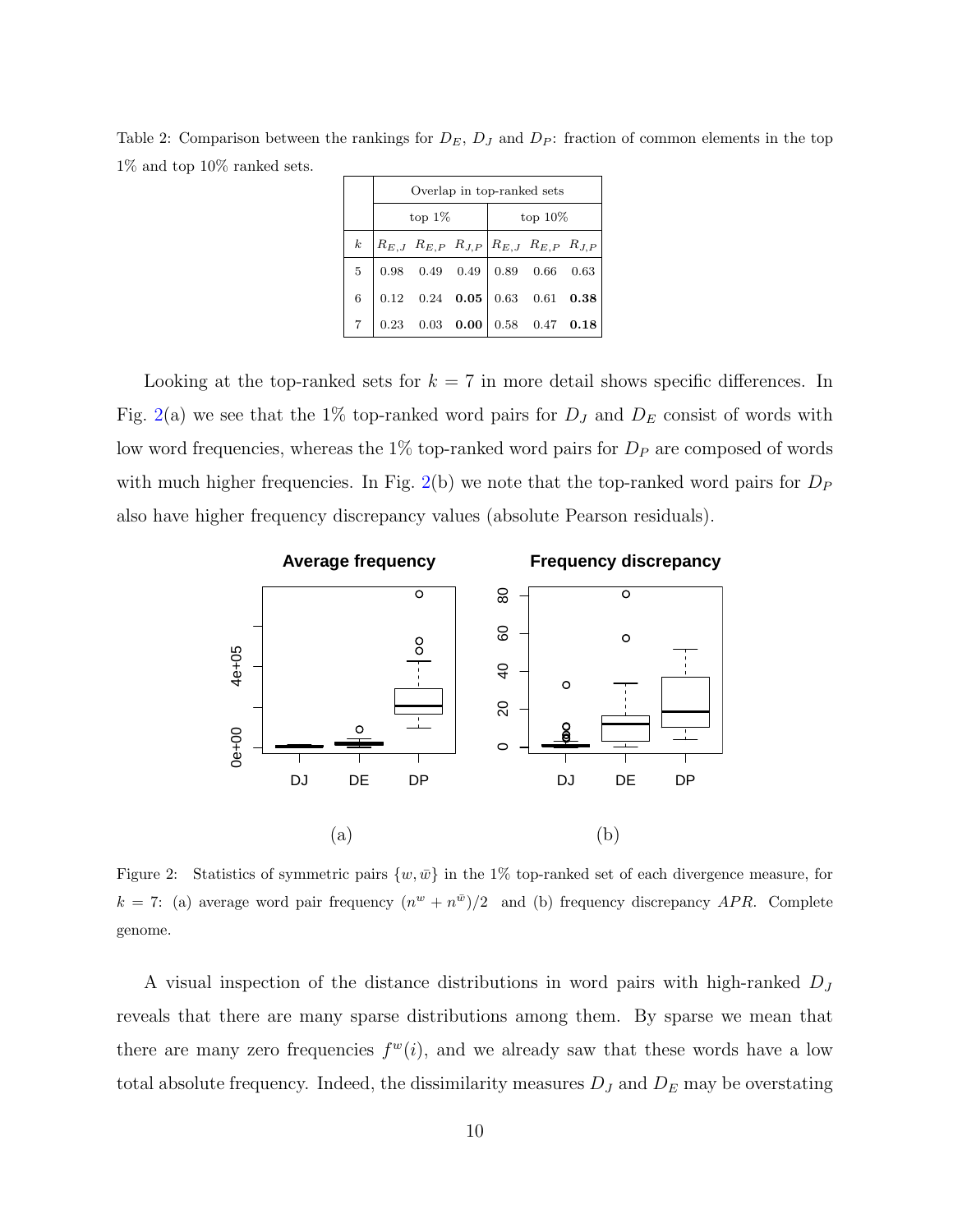the disagreement between distance distributions with local differences. In fact,  $D_J$  is quite sensitive to small frequencies, while  $D<sub>E</sub>$  is sensitive to the presence of a few high frequencies. It should be noted that in the presence of sparse distributions both low and high relative frequency values are expected, which strongly affect the results of  $D<sub>E</sub>$  and  $D<sub>J</sub>$ . On the other hand,  $D<sub>P</sub>$  ignores small frequencies and evaluates the disagreement between the sizes of the three strongest peaks, which are taken into account even when their locations do not precisely coincide. Moreover, the peak size differences are scaled by the highest peak sizes observed in each distribution.

In view of these results, in what follows we will focus on the dissimilarity measures  $D<sub>P</sub>$ and APR for the detection of discrepancies between symmetric word pairs.

# 4. Detection of atypical symmetric word pairs

In this section we focus on symmetric word pairs consisting of words with length  $k =$ 5, 6, and 7, both in the complete human genome assembly and in a masked version.

In order to identify atypical words, we will use three approaches. First, we will consider the peak dissimilarity between the distance distributions. Second, we will combine this information with the frequency discrepancy. Finally, we will study the deviations between the observed distance distributions and the distance distributions under the assumption of randomness and Chargaff's parity rule.

# 4.1. Analyzing the observed peak dissimilarities

As before, the peak dissimilarity is computed with bandwidth  $h = 5$  and the  $n = 3$ strongest peaks. To capture the most dissimilar distance distributions we select those symmetric word pairs with peak dissimilarity above the  $99^{th}$  percentile of  $D<sub>P</sub>$  values. This procedure captured 6 word pairs of length  $k = 5$ , 21 of length  $k = 6$  and 82 of length  $k = 7$ . Next, these words were sorted by decreasing peak dissimilarity value. The results are listed in Table [3](#page-11-0) (for  $k = 6$  and  $k = 7$  only the first 20 results are shown).

Looking at these distributions, it turns out that these high peak dissimilarities are often caused by one distribution with strong peak(s) and another displaying low variability or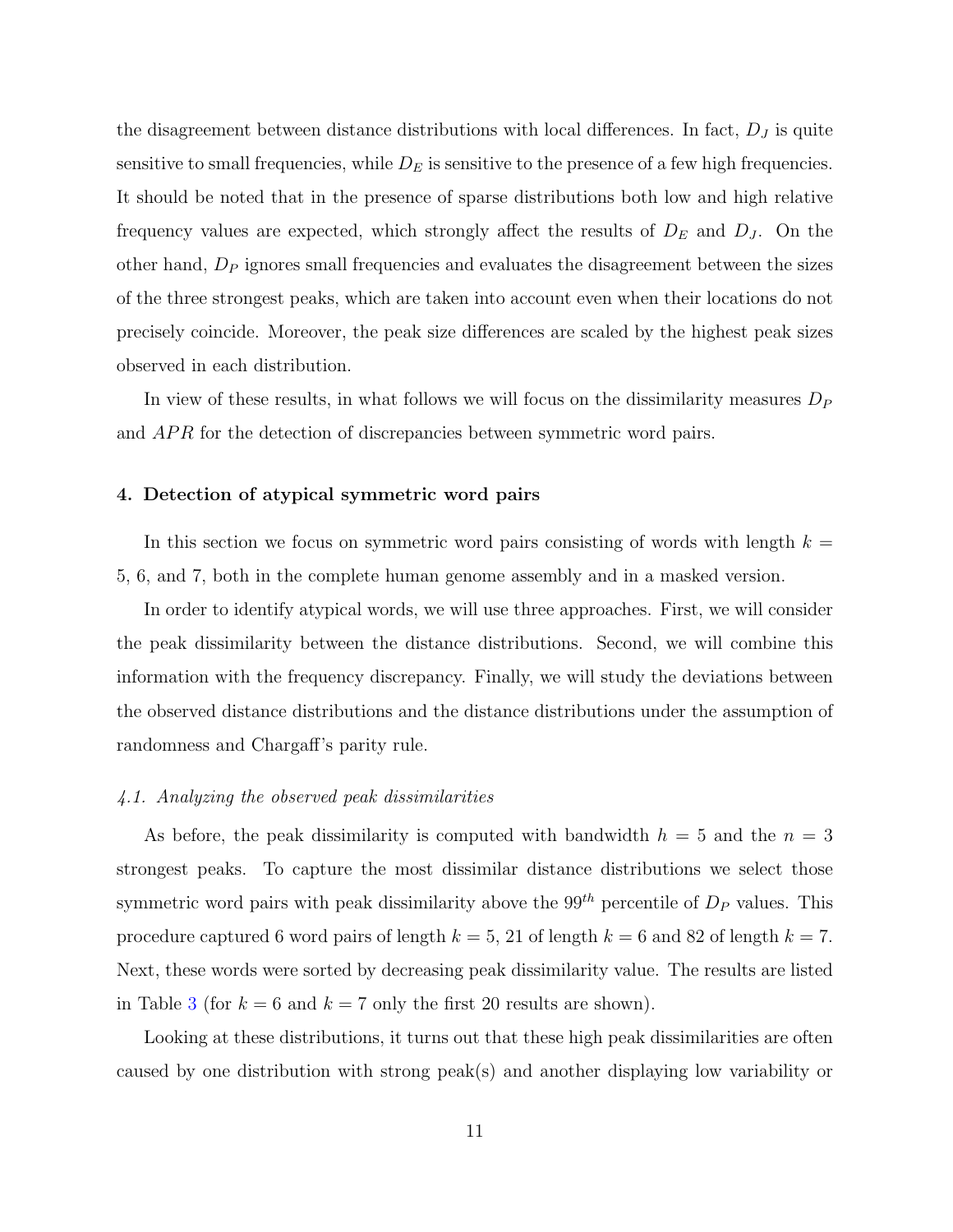<span id="page-11-0"></span>Table 3: Symmetric word pairs with peak dissimilarity above the  $99^{th}$  percentile of  $D<sub>P</sub>$  values, by word length (only the first 20 results are shown). For each word w its  $D_P(w, \bar{w})$  value is given. Complete genome.

| $k=5$ |         | $k=6$ |                 | $k=7$                                                                    |         |       |
|-------|---------|-------|-----------------|--------------------------------------------------------------------------|---------|-------|
| w     | $D_P w$ |       | $D_P w$ $D_P w$ |                                                                          | $D_P w$ | $D_P$ |
|       |         |       |                 | CGAAG 127.9 AGTATC 91.0 GAAATC 58.7 AAATTCC 178.8 AGGTTAA 106.0          |         |       |
|       |         |       |                 | ACGAA 87.2 AGTTAC 86.4 AAGGCC 46.3 ACTTTAC 145.4 AACAATC 105.2           |         |       |
|       |         |       |                 | TACGA 43.5 GGTTAA 84.5 CCTTCG 46.3 GCTTGAA 138.9 AAACTTA 102.5           |         |       |
|       |         |       |                 | $AACGG$ 37.0 $AGTAAC$ 80.7 $ATACGA$ 45.8 $CTGTCAA$ 123.8 $GCAGTTA$ 102.3 |         |       |
|       |         |       |                 | GAAAC 25.8 GTTGGA 80.6 GTCACA 45.1 AACACAA 120.4 CTTGACA 100.1           |         |       |
|       |         |       |                 | TCCAA 22.1 ACCCGT 69.1 CTTCGA 44.6 AGTTTAA 116.1 GTAGAAC 97.1            |         |       |
|       |         |       |                 | AGGTTA 68.2 AAGTTA 43.6 GGGAAGA 110.4 AAATCCT                            |         | 96.8  |
|       |         |       |                 | AAATCG 65.9 ACGAAG 42.3 GATGCCA 107.7 CGGGTTC                            |         | 96.3  |
|       |         |       |                 | GAATAC 61.2 AGTCAC 41.6 CACTAAG 107.5 AAGGTTA                            |         | 95.0  |
|       |         |       |                 | AGTCGA 60.1 CGGGTA 39.4 AACAGTA 106.8 ATTGGAG                            |         | 91.7  |

small peaks, as illustrated in Fig. [3.](#page-12-0)

The symmetric pairs with low values of  $D_p$  have very similar distributions. For some words, this dissimilarity is surprisingly low in spite of their distance distributions having irregular patterns and/or some strong peaks. Some of those distributions, with peak dissimilarities below the  $10^{th}$  percentile of  $D_P$ , are illustrated in Fig. [4.](#page-12-1)

# 4.2. Combining peak dissimilarity and frequency discrepancy

In order to explore the (dis)similarity between reverse complements we also combine the peak dissimilarity  $D_P$  with the frequency discrepancy  $APR$ . Fig. [5](#page-13-0) plots  $D_P$  against  $APR$ for each word length, with lines indicating the  $90^{th}$  and  $99^{th}$  percentile of both. Whereas there is a kind of positive relation between  $D_P$  and  $APR$  for short words, this becomes less clear for longer words, where we know that the rank correlation between these measures decreases (see Table [1\)](#page-8-0).

Several combinations of  $APR$  and  $D<sub>P</sub>$  are observed in Fig. [5:](#page-13-0) similar word frequency with similar distance distribution (call this case c1, which is common); dissimilar word frequency with similar distance distribution (c2); and similar word frequency with dissimilar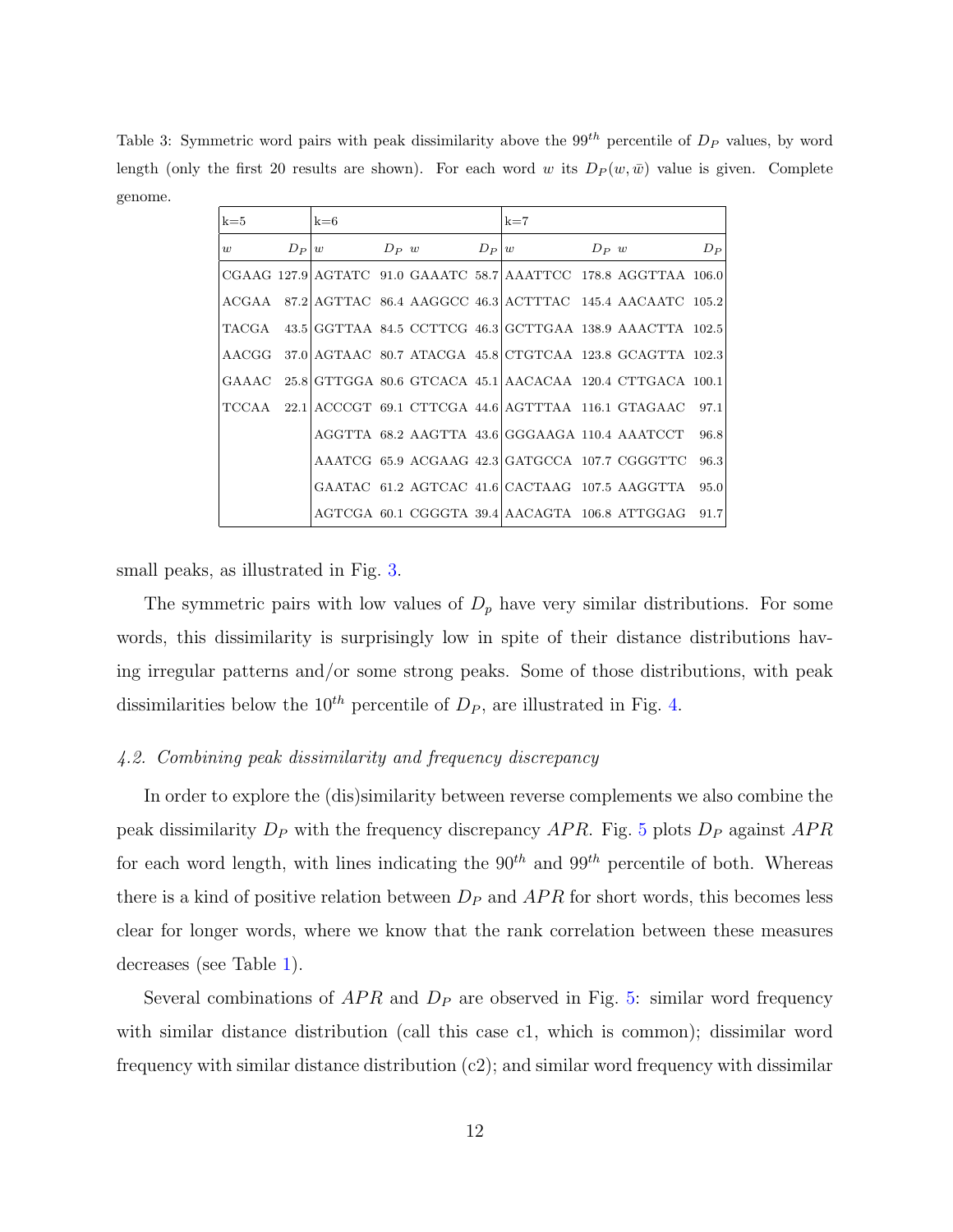

<span id="page-12-0"></span>Figure 3: Distance distributions of some reverse complements,  $f^w$  and  $f^{\bar{w}}$ , with high peak dissimilarity values: (a)  $D_P = 145.4$ ,  $APR = 37.0$ ; (b)  $D_P = 107.6$ ,  $APR = 4.9$ ; (c)  $D_P = 96.8$ ,  $APR = 50.9$ ; (d)  $D_P = 55.75$ ,  $APR = 2.0$ . Complete genome.



<span id="page-12-1"></span>Figure 4: Distance distributions of some reverse complements,  $f^w$  and  $f^{\bar{w}}$ , with low peak dissimilarity values: (a)  $D_P=0.012$ ,  $APR=0.70$ ; (b)  $D_P=0.026$ ,  $APR=0.73$ ; (c)  $D_P=0.060$ ,  $APR=11.1$ ; (d)  $D_P=0.116$ ,  $APR=4.04.$  Complete genome.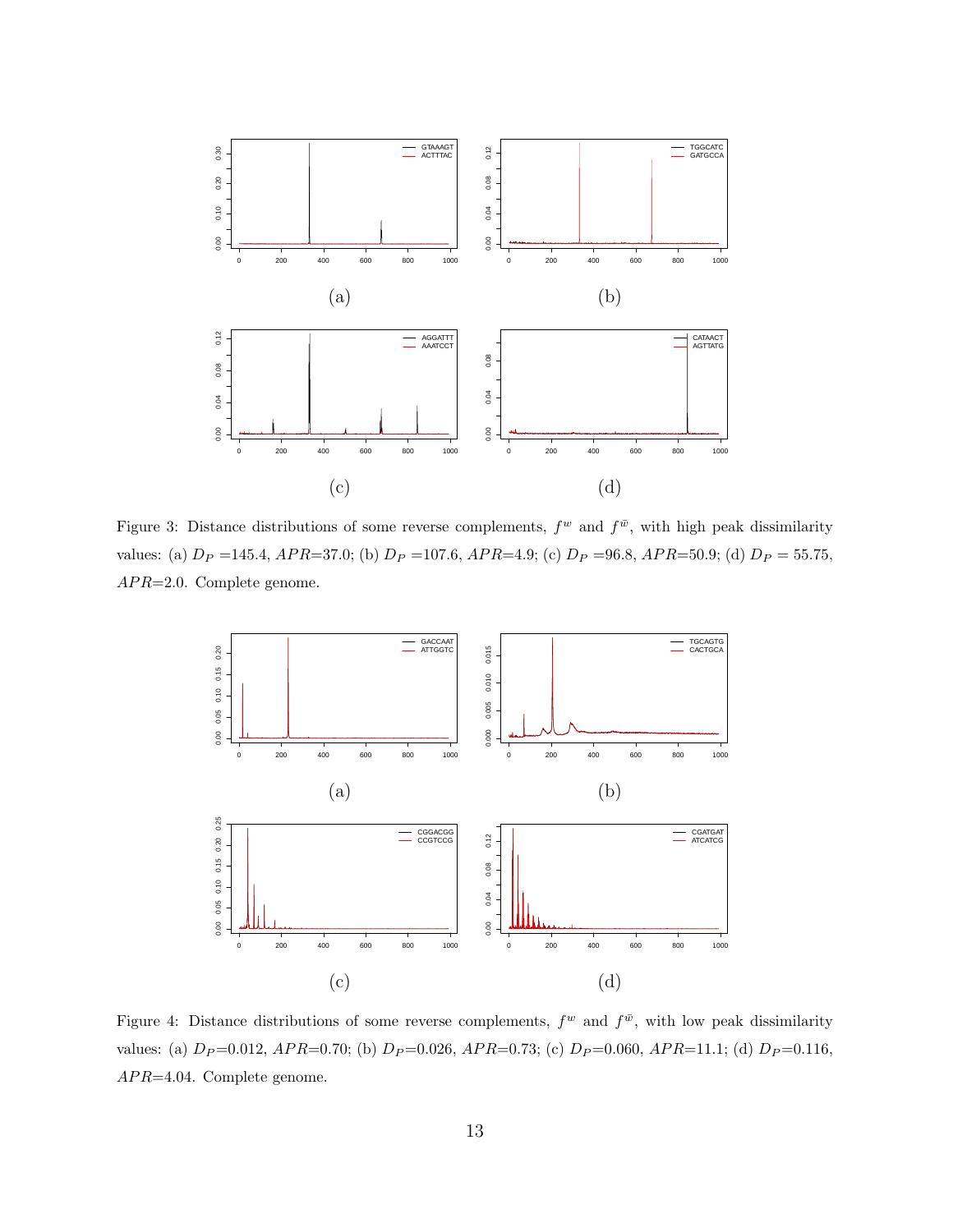

<span id="page-13-0"></span>Figure 5: Frequency discrepancy (APR) versus peak dissimilarity, for word lengths 5, 6 and 7. Solid and dashed lines indicate the  $90^{th}$  and the  $99^{th}$  percentile of each measure, respectively. Complete genome.

distance distribution (c3). (A fourth combination, dissimilar word frequency and dissimilar distance distribution, becomes increasingly rare for longer words.)

The interesting cases are (c2) and (c3), which may reveal features of interest and should be further studied. In case  $(c2)$ , words have similar distance distributions but their frequencies of occurrence are quite different, which corresponds to points at the upper left of Fig. [5.](#page-13-0) To illustrate, consider the symmetric pair with  $w = CCGTCCG$  (Fig. [4.](#page-12-1)c), which has peak dissimilarity below the  $10^{th}$  percentile of  $D<sub>P</sub>$  and frequency discrepancy around the  $90<sup>th</sup>$  percentile of  $APR$ . Conversely, in case (c3) strand symmetry holds but the words have distinct distance distributions along the genome. This corresponds to points at the bottom right of the plot. For instance, the symmetric pair with  $w = AGTTATG$  (Fig. [3.](#page-12-0)d) has peak dissimilarity above the  $90<sup>th</sup>$  percentile of  $D<sub>P</sub>$  and frequency discrepancy around the median of  $APR$ . Observe that all word pairs listed in Table [3](#page-11-0) are located on the right side of the scatter plot.

These results indicate that some asymmetries in the human genome go far beyond Chargaff's parity rule.

#### 4.3. Deviations from randomness

It is intriguing that the distance distributions of a symmetric pair can be very similar even when their pattern is unexpected. If genomic sequences were generated from inde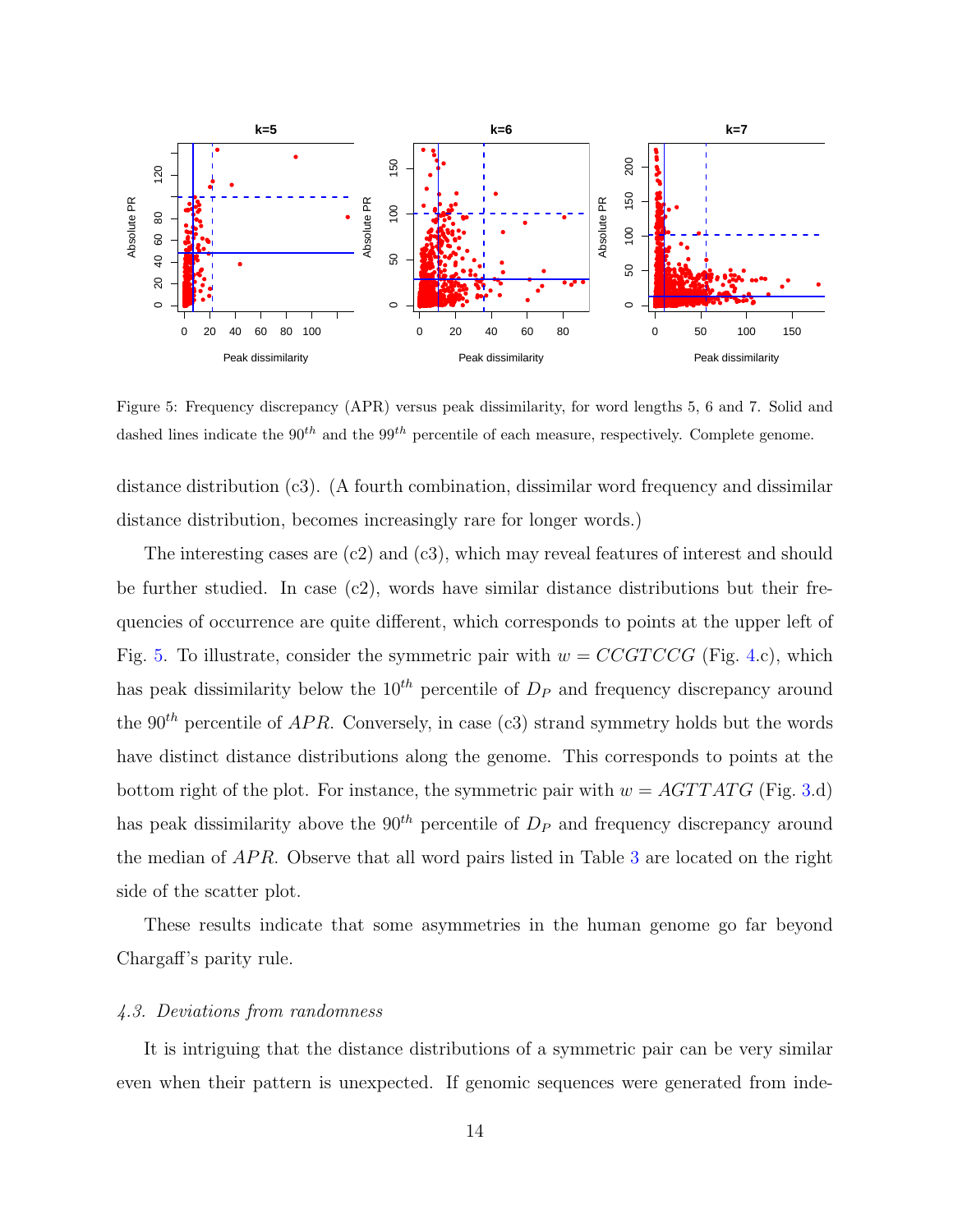pendent symbols only subject to Chargaff's parity rule (% $A = \%T$  and  $%C = \%G$ ), the inter-word distance distributions would be close to an exponential distribution. We are interested in investigating how dissimilar distance distributions from such symmetric pairs can be from the pattern under the random scenario. For that purpose, we compute the peak dissimilarity between the averaged distance distribution of the symmetric pair,  $(f^w + f^{\bar{w}})/2$ , and the corresponding averaged reference distribution. The expected distance distribution can be deduced using a state diagram, which represents the progress made towards identifying  $w$  as each symbol is read from the sequence. The input parameters are the nucleotide frequencies in the sequence. The algorithm used to construct those reference distributions is a special case of Fu's procedure based on finite Markov chain embedding [\[10\]](#page-20-10).

We select all symmetric pairs with intra-pair peak dissimilarity below the  $10^{th}$  percentile of  $D<sub>P</sub>$ , and ranked them according to the peak dissimilarity between their average distribution and their average reference distribution (denoted as  $rs$ ). This yields a list of symmetric pairs with similar but unexpected distance distributions. For each word length the top 20 results are listed in Table [4.](#page-15-0) To illustrate some distance distribution of symmetric word pairs with this behaviour, consider the pairs associated with the words  $w = CCGTCCG$ [Fig. [4\(](#page-12-1)c)] and  $w = ATCATCG$  [Fig. 4(d)], which are listed in this table under  $k = 7$ . The symmetric pairs have very similar distance distributions and their strong peaks make them very dissimilar from the expected distributions in the random scenario.

# 4.4. Masked Genome Assembly

To reduce the effect of repetitive sequences in the original genome assembly, we also analyze a masked version of the genome which excludes major known classes of repeats [\[14\]](#page-21-4), such as long and short interspersed nuclear elements (LINE and SINE), long terminal repeat elements (LTR), Satellite repeats or Simple repeats (micro-satellites). All distributions and measures in this subsection are from the masked sequence and for  $k = 7$ .

Masking the genome sequence markedly affects the shape of the distance distributions. Several strong peaks observed in the complete genome are eliminated by masking, as described in [\[17\]](#page-21-2). It also greatly reduces the frequency discrepancy between reverse comple-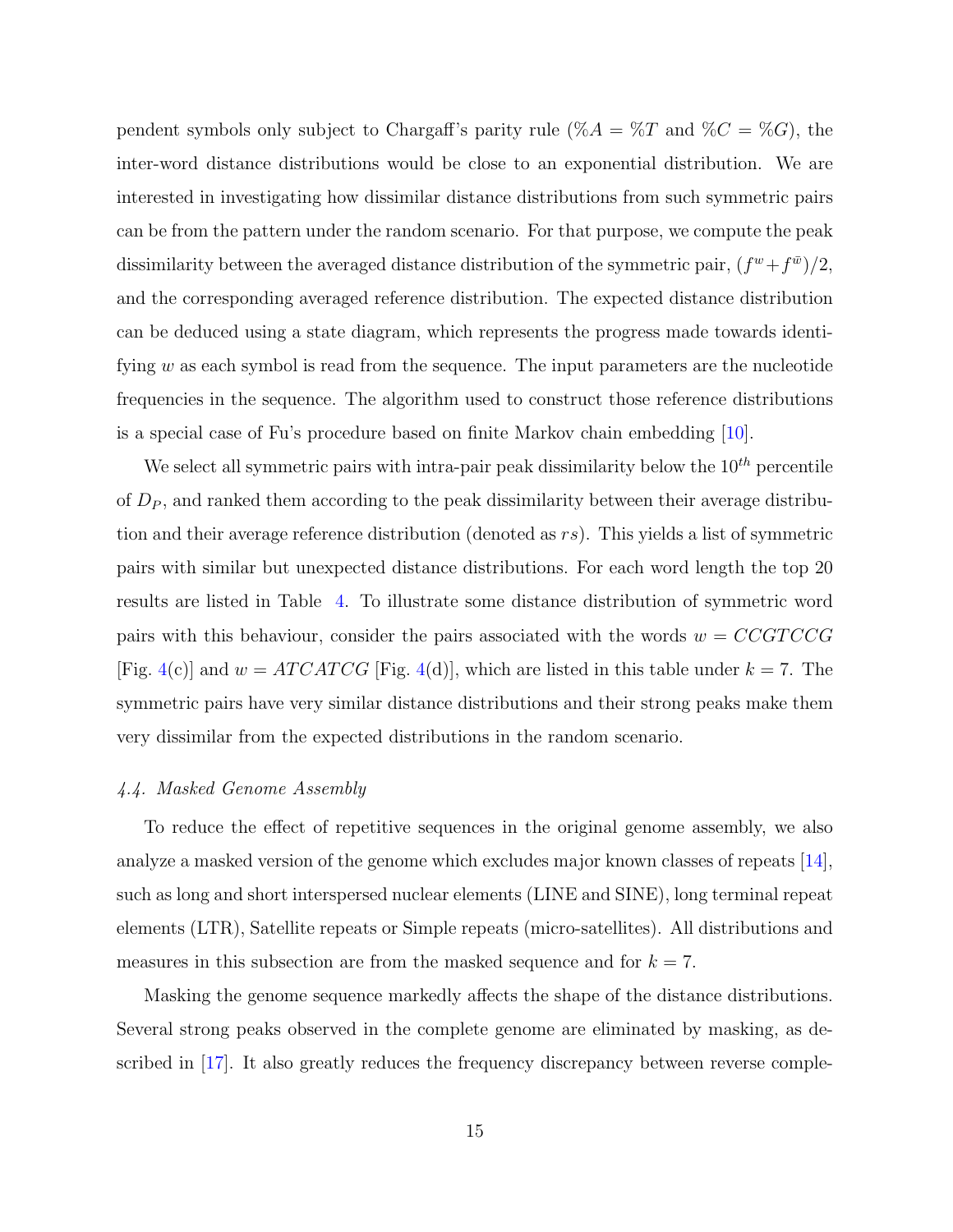<span id="page-15-0"></span>Table 4: Symmetric pairs with intra-pair peak dissimilarity below the  $10^{th}$  percentile of  $D<sub>P</sub>$ , sorted by decreasing dissimilarity to the random scenario (only the first 20 results are shown) and organized by word length. For each word w its  $D_P(w, \bar{w})$  value is given and dissimilarity to the random scenario  $(rs)$ . Complete genome.

| $k=5$              |       |                      | $k=6$            |         |    | $k=7$                                                            |         |         |
|--------------------|-------|----------------------|------------------|---------|----|------------------------------------------------------------------|---------|---------|
| $\boldsymbol{w}$   | $D_P$ | $r\hspace{0.025cm}s$ | $\boldsymbol{w}$ | $D_{P}$ | rs | w                                                                | $D_{P}$ | $r_{S}$ |
|                    |       |                      |                  |         |    | CGCCC 0.009 213.80 CGCCCG 0.029 583.44 ACGCGTA 0.141 1621.58     |         |         |
| CCTCC              |       |                      |                  |         |    | $0.015$ 207.89 CGGGAG 0.018 443.79 CAACGAG 0.122 1556.41         |         |         |
|                    |       |                      |                  |         |    | CGGCC $0.014$ 206.40 GCCTCC $0.005$ 418.84 CTCGAGA 0.160 1481.80 |         |         |
|                    |       |                      |                  |         |    | CCAGC $0.009$ 190.02 AGGCCG $0.014$ 360.64 ATCGCCA 0.082 1350.15 |         |         |
|                    |       |                      |                  |         |    | CCTCG 0.025 184.80 CAGACG 0.012 354.04 CGTCTGA 0.130 1292.38     |         |         |
|                    |       |                      |                  |         |    | CGCCA 0.014 174.63 CAGGAG 0.012 339.94 ACGCAAA 0.056 1257.21     |         |         |
|                    |       |                      |                  |         |    | CCGCC 0.014 153.47 GGTCTA 0.034 332.90 GTTCGGA 0.120 1097.62     |         |         |
|                    |       |                      |                  |         |    | CAGGC 0.008 136.91 AGATCG 0.024 326.56 ATCATCG 0.116 1040.96     |         |         |
|                    |       |                      |                  |         |    | GCCGA 0.024 136.10 CGAGAC 0.025 291.41 CATCGAA 0.111 1038.82     |         |         |
|                    |       |                      |                  |         |    | CCCGG 0.021 133.17 CACGCC 0.038 289.29 TCATCGA 0.143 1031.44     |         |         |
|                    |       |                      |                  |         |    | CCACC $0.023$ 115.13 CCCGTC $0.037$ 276.62 AGGAGCG 0.099 995.72  |         |         |
| CTCCC 0.018 103.37 |       |                      |                  |         |    | ACGGGG 0.041 267.93 CAGACGA 0.120 957.98                         |         |         |
| CCCAG 0.011 95.68  |       |                      |                  |         |    | CGTCTC 0.009 266.46 TCCCGGA 0.025 904.82                         |         |         |
| AGGAG 0.011 88.48  |       |                      |                  |         |    | GAGGCA 0.018 265.75 GGATCTA 0.138 893.08                         |         |         |
| GGCCA 0.014 87.62  |       |                      |                  |         |    | CCTCCC 0.015 260.13 CCGGACG 0.099 892.40                         |         |         |
| CAGGA 0.013 83.81  |       |                      |                  |         |    | CTCGGC 0.021 258.12 ACGCTCC 0.096 891.33                         |         |         |
| CCGAG 0.024 78.98  |       |                      |                  |         |    | CCCGGC 0.030 246.31 AGACGCT 0.064 886.83                         |         |         |
| CCAGG 0.027 74.37  |       |                      |                  |         |    | CCGGGC 0.029 242.70 CCGTCCG 0.060 866.16                         |         |         |
| CTGCC 0.021 66.48  |       |                      |                  |         |    | CCCGGA 0.042 242.56 CAGACGG 0.009 855.86                         |         |         |
| AGTAG 0.005 64.42  |       |                      |                  |         |    | CGCCTC 0.034 231.77 CGGGCGC 0.030 840.74                         |         |         |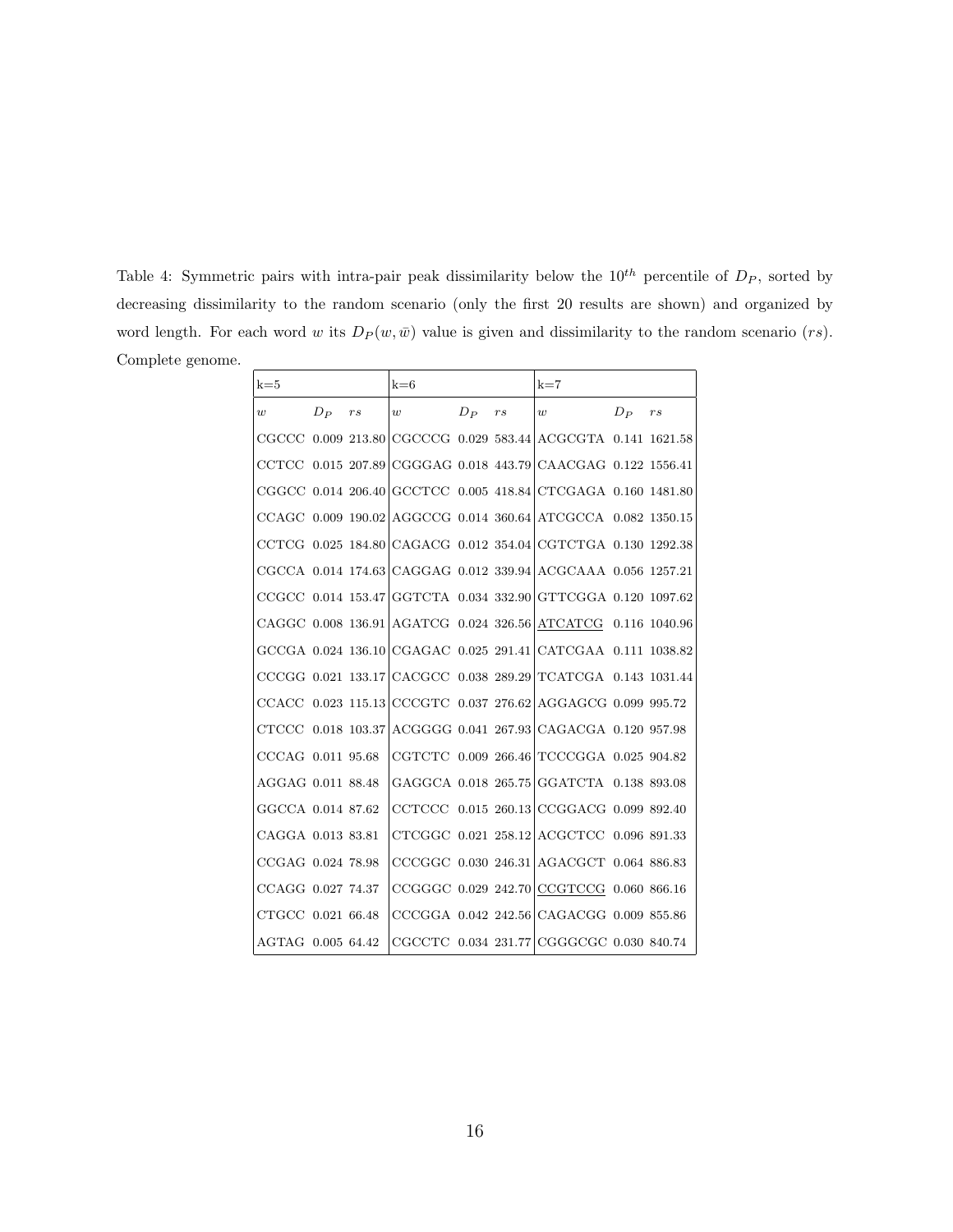ments. To visually inspect those discrepancies, we plot the word frequencies against those observed for the reverse complement. We observe that, for the masked genome, the points are located much closer to the diagonal line than in the complete genome  $[Fig. 6 (a)$  and  $(b)$ .



<span id="page-16-0"></span>Figure 6: (a) Word frequencies  $(n^w)$  in the entire genome against those observed for the reverse complements  $(n^{\bar{w}})$  with both axis in log scale, all for  $k = 7$ ; (b) Same for the masked genome; (c) Frequency discrepancy versus peak dissimilarity for  $k = 7$  in the masked genome, where solid lines indicate the  $90^{th}$ percentile of each quantity.

To select symmetric pairs with similar and dissimilar distance distributions the authors in [17] retained word pairs with peak dissimilarity below the  $10^{th}$  percentile of  $D<sub>P</sub>$  values and those above the  $90^{th}$  percentile of  $D_P$  values, after filtering out words with low total absolute frequency. They distinguish between two groups of word pairs with low peak dissimilarity: those where both distributions have strong peaks at short distances, and on those where neither distribution has strong peaks. These patterns are illustrated in Fig. 7(a-b). Interestingly, the unusual pattern of  $w = ATCATCG$  in the complete sequence [Fig.  $4(d)$ ] remains in the masked sequence [Fig.  $7(b)$ ]. Symmetric pairs with high dissimilarity usually have one distribution with one or more strong peaks at short distances  $(< 200$ ) whereas the other presents low variability. Some very dissimilar pairs are shown in Fig.  $7(c-d)$ .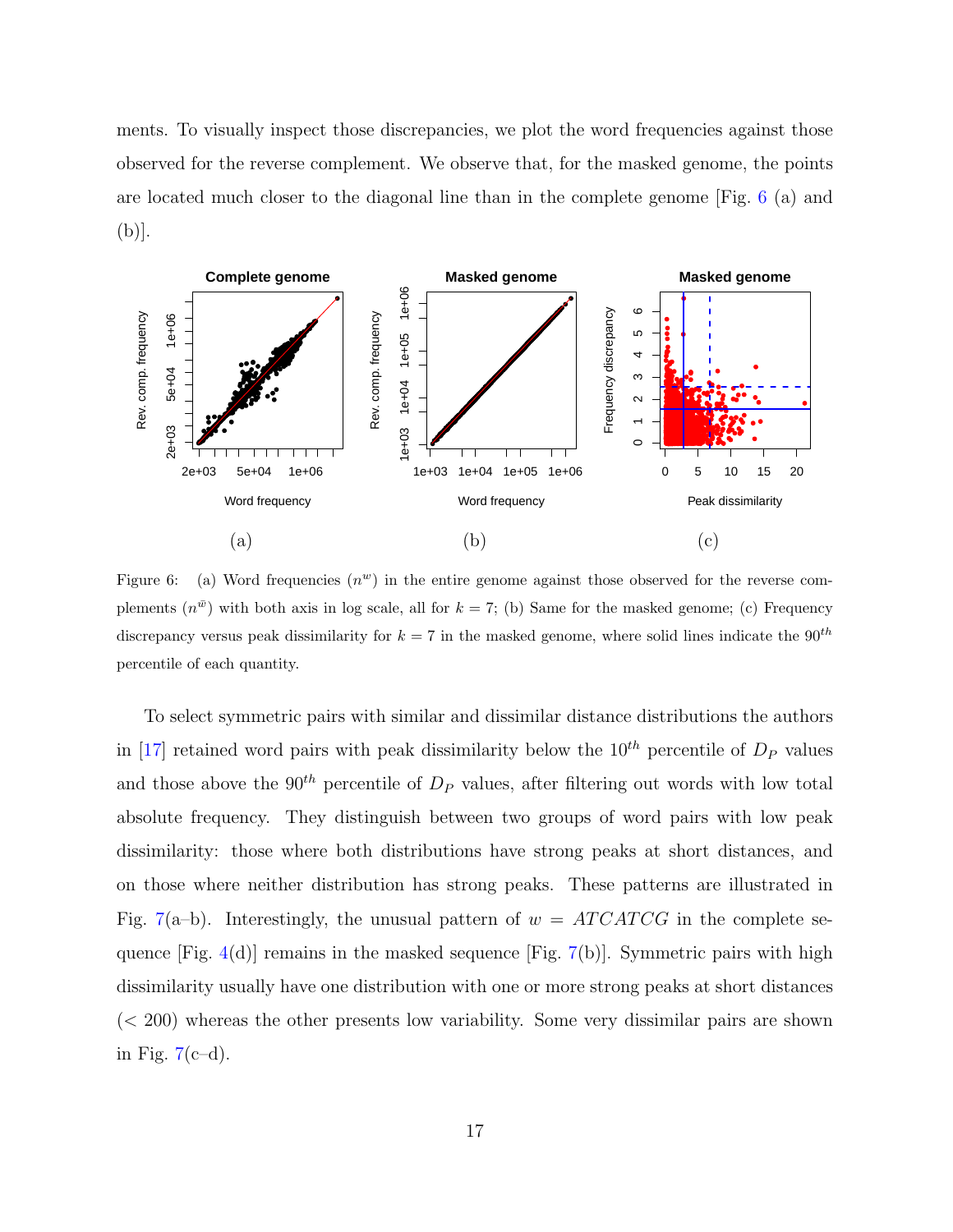

<span id="page-17-0"></span>Figure 7: Distance distributions of some reverse complements with low dissimilarity values: 0.144 (a), 0.125 (b); and with high dissimilarity values:  $11.74$  (c),  $6.49$  (d). Masked genome.

# 4.4.1. Annotation Analysis

To investigate whether an association exists between dissimilar reverse complements and functional DNA elements, we perform an annotation analysis for the 15 most dissimilar symmetric pairs. For each such pair we list the word with the strongest peaks. Then we look for the 'favored' distance(s), i.e. those where the strongest peak(s) are located. These peaks are often concentrated in one chromosome rather than being spread over the entire genome sequence. Table [5](#page-18-0) lists the chromosome in which the favored distances are most pronounced, for each of the 15 pairs. The positions of the words occurring at that distance from each other are recorded. Then, we retrieve annotations within these genomic coordinates from UCSC GENCODE v24. Interestingly, the words we obtain that are located on chromosome 13 all fall within the gene LINC01043 (long intergenic non-protein coding RNA 1043) and all of our words on chromosome 1 are contained in the gene TTC34 (tetratricopeptide repeat domain 34). These results suggest that the most dissimilar distributions may be related to repetitive regions associated with RNA or protein structure.

A deeper investigation into the biological meaning of these words is necessary to invest-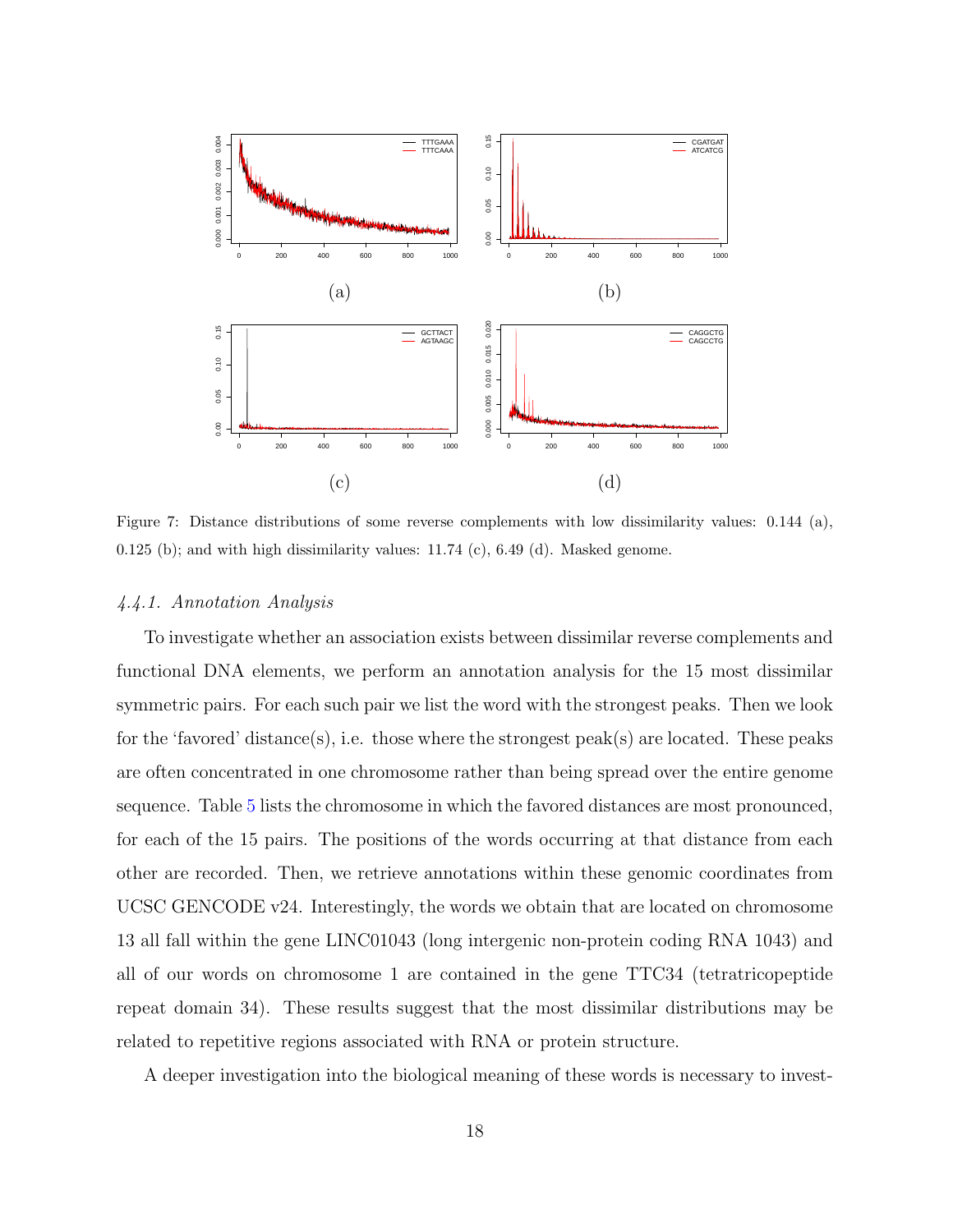<span id="page-18-0"></span>

| chromosome |                 |                         |                                                         |  |  |
|------------|-----------------|-------------------------|---------------------------------------------------------|--|--|
| word w     |                 |                         | ACCATTC GGTAAGC   AGCATCT   GTTGGTA   TGGTATG   GCTTACT |  |  |
|            |                 |                         | CTTCAGG TAAGCAT   GAGCATC   TGGTAGA                     |  |  |
|            |                 | GACCATT TCAGGAT TGAGCAT |                                                         |  |  |
|            | TCCTTCA TTCAGGA |                         |                                                         |  |  |

Table 5: The 15 most dissimilar symmetric pairs with  $k = 7$ , characterized by their word with the strongest peaks. The chromosome on which these peaks are prominent is indicated. Masked sequence.

igate whether the observed dissimilarities reflect the selective evolutionary process of the DNA sequence.

# 5. Conclusions

In this work we explore the DNA symmetry phenomenon in the human genome, by comparing each inter-word distance distribution to the distance distribution of its reverse complement, for word lengths  $k = 5, 6$  and 7.

We use the peak dissimilarity to evaluate the dissimilarity between the distance distributions of reverse complements and compare it to two well-known measures. Our results suggest that peak dissimilarity achieves its intended purpose in the detection of highly dissimilar distance distributions.

In the complete human genome, we confirm the existence of symmetric word pairs with quite distinct distance distributions. In such cases, one of the distance distributions typically has well defined peaks and the other has low variability. We also report symmetric pairs with very similar distance distributions even though these distributions are themselves unexpected with strong peaks.

The association between distance distribution dissimilarity and frequency discrepancy is analyzed. In general, the correlation between those measures is moderate. Several behaviors are observed in symmetric pairs, by combining low and high values of both measures. In particular there are symmetric pairs that preserve strand symmetry (similar frequency) but have dissimilar distance distributions; and symmetric pairs with dissimilar frequencies and similar distance distributions. Symmetric pairs with either behavior may uncover features of interest.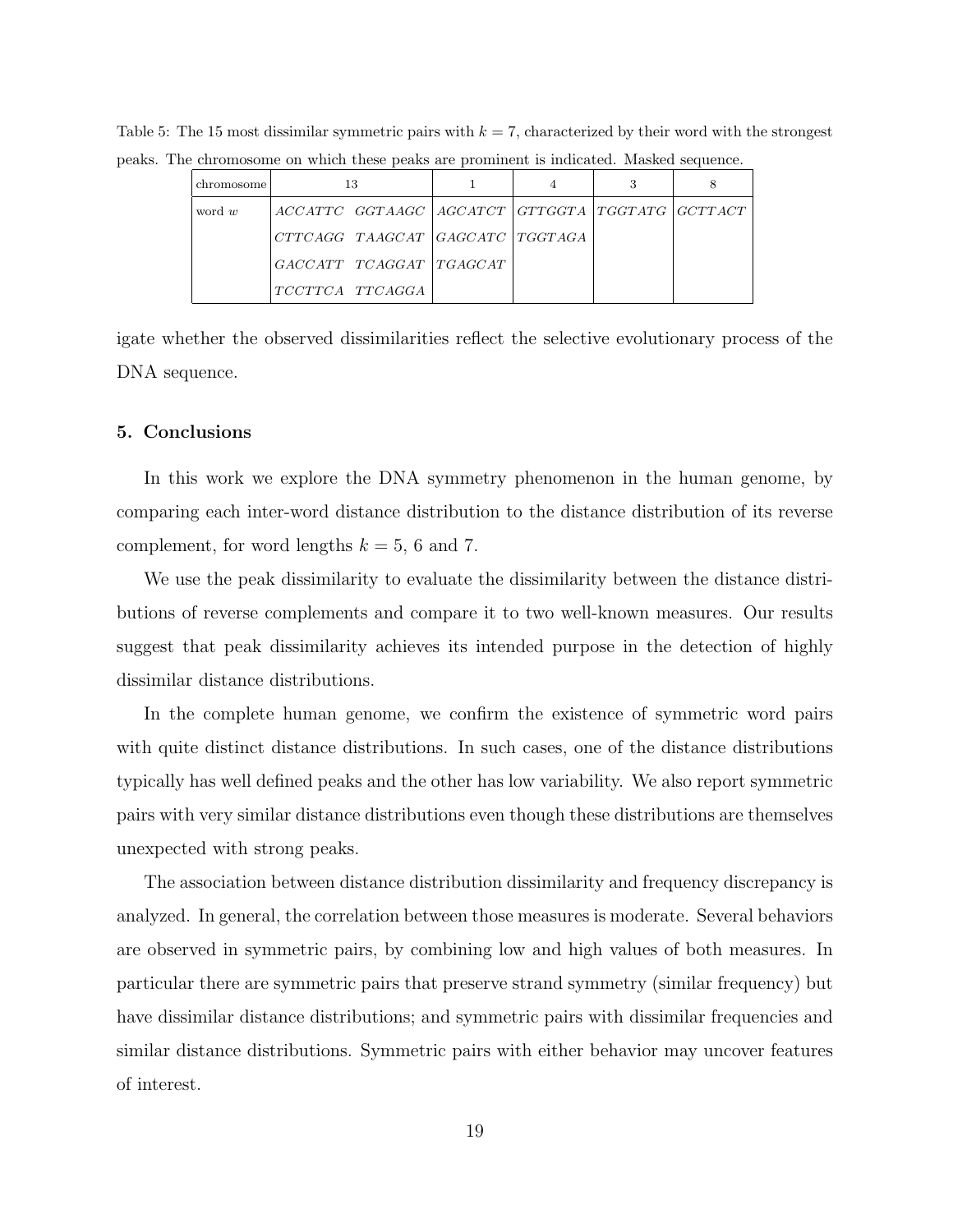We also investigate how well our results hold up in a masked sequence, which excludes major known classes of repeats. Even though masking generally reduces the dissimilarity between distance distributions of symmetric pairs, there remain quite a few word pairs with high dissimilarity, which in our study are mainly localized on a specific chromosome and even a specific gene. A question worth investigating is to what extent the high dissimilarities may be linked to evolutionary processes.

Taken together, our results suggest that some asymmetries in the human genome go far beyond Chargaffs rules. Of particular note are some symmetric pairs with a perfectly ordinary frequency similarity and distribution similarity, that exhibit a strong preference for occurring at some particular distances.

# 6. acknowledgements

This work was partially supported by the Portuguese Foundation for Science and Technology (FCT), Center for Research & Development in Mathematics and Applications (CIDMA), Institute of Biomedicine (iBiMED) and Institute of Electronics and Telematics Engineering of Aveiro (IEETA), within projects UID/MAT/04106/2013, UID/BIM/04501/2013 and UID/CEC/00127/2013. A. Tavares acknowledges the PhD grant PD/BD/105729/2014 from the FCT. The research of P. Brito was financed by the ERDF - European Regional Development Fund through the Operational Programme for Competitiveness and Internationalization - COMPETE 2020 Programme within project POCI-01-0145-FEDER-006961, and by the FCT as part of project UID/EEA/50014/2013. The research of J. Raymaekers and P. J. Rousseeuw was supported by projects of Internal Funds KU Leuven.

# References

- <span id="page-19-1"></span>[1] Afreixo, V., Bastos, C.A.C., Garcia, S.P., Rodrigues, J.M.O.S., Pinho, A.J., Ferreira, P.J.S.G.: The breakdown of the word symmetry in the human genome. Journal of Theoretical Biology 335, 153–159 (2013)
- <span id="page-19-0"></span>[2] Afreixo, V., Bastos, C.A.C., Pinho, A.J., Garcia, S.P., Ferreira, P.J.S.G.: Genome analysis with inter-nucleotide distances. Bioinformatics 25(23), 3064–3070 (2009)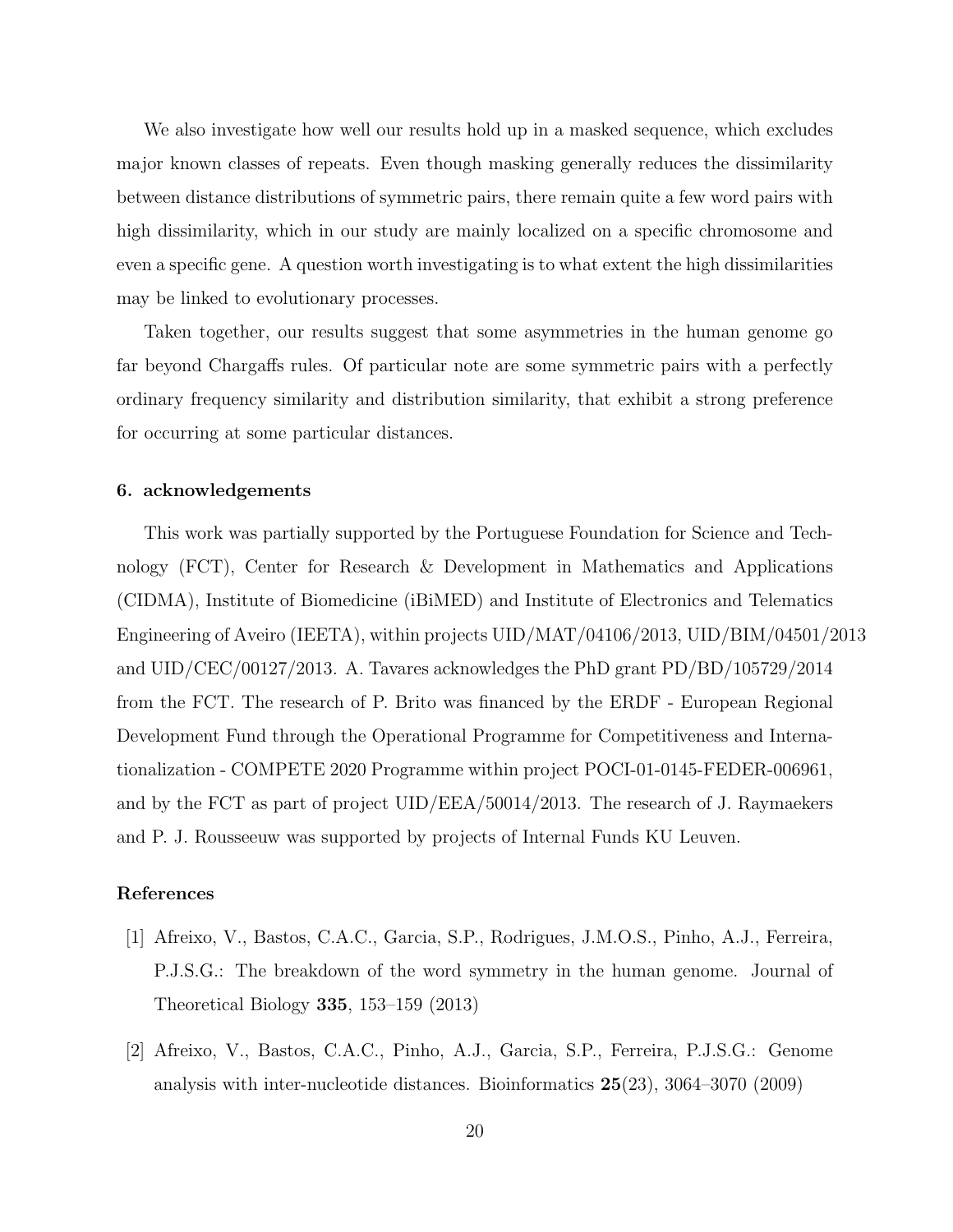- <span id="page-20-4"></span>[3] Afreixo, V., Rodrigues, J.M.O.S., Bastos, C.A.C.: Analysis of single-strand exceptional word symmetry in the human genome: new measures. Biostatistics  $16(2)$ , 209–221 (2015)
- <span id="page-20-6"></span>[4] Agresti, A.: An Introduction to Categorical Data Analysis. Wiley Series in Probability and Statistics. Wiley (2007)
- <span id="page-20-5"></span>[5] Albrecht-Buehler, G.: Asymptotically increasing compliance of genomes with Chargaff's second parity rules through inversions and inverted transpositions. Proceedings of the National Academy of Sciences 103(47), 17,828–17,833 (2006)
- <span id="page-20-2"></span>[6] Albrecht-Buehler, G.: Inversions and inverted transpositions as the basis for an almost universal 'format' of genome sequences. Genomics 90(3), 297–305 (2007)
- <span id="page-20-1"></span>[7] Baisn´ee, P.F., Hampson, S., Baldi, P.: Why are complementary DNA strands symmetric? Bioinformatics 18(8), 1021–1033 (2002)
- <span id="page-20-9"></span>[8] Benson, G., et al.: Tandem repeats finder: a program to analyze DNA sequences. Nucleic Acids Research 27(2), 573–580 (1999)
- <span id="page-20-0"></span>[9] Forsdyke, D.R., Mortimer, J.R.: Chargaff's legacy. Gene 261(1), 127–137 (2000)
- <span id="page-20-10"></span>[10] Fu, J.C.: Distribution theory of runs and patterns associated with a sequence of multistate trials. Statistica Sinica pp. 957–974 (1996)
- <span id="page-20-3"></span>[11] Inagaki, H., Kato, T., Tsutsumi, M., Ouchi, Y., Ohye, T., Kurahashi, H.: Palindromemediated translocations in humans: A new mechanistic model for gross chromosomal rearrangements. Frontiers in genetics 7 (2016)
- <span id="page-20-8"></span>[12] Jeffreys, H.: An invariant form for the prior probability in estimation problems. In: Proceedings of the Royal Society of London. Series A, Mathematical and Physical Sciences, vol. 186, pp. 453–461. The Royal Society (1946)
- <span id="page-20-7"></span>[13] Kullback, S., Leibler, R.A.: On information and sufficiency. The annals of mathematical statistics  $22(1)$ , 79–86 (1951)